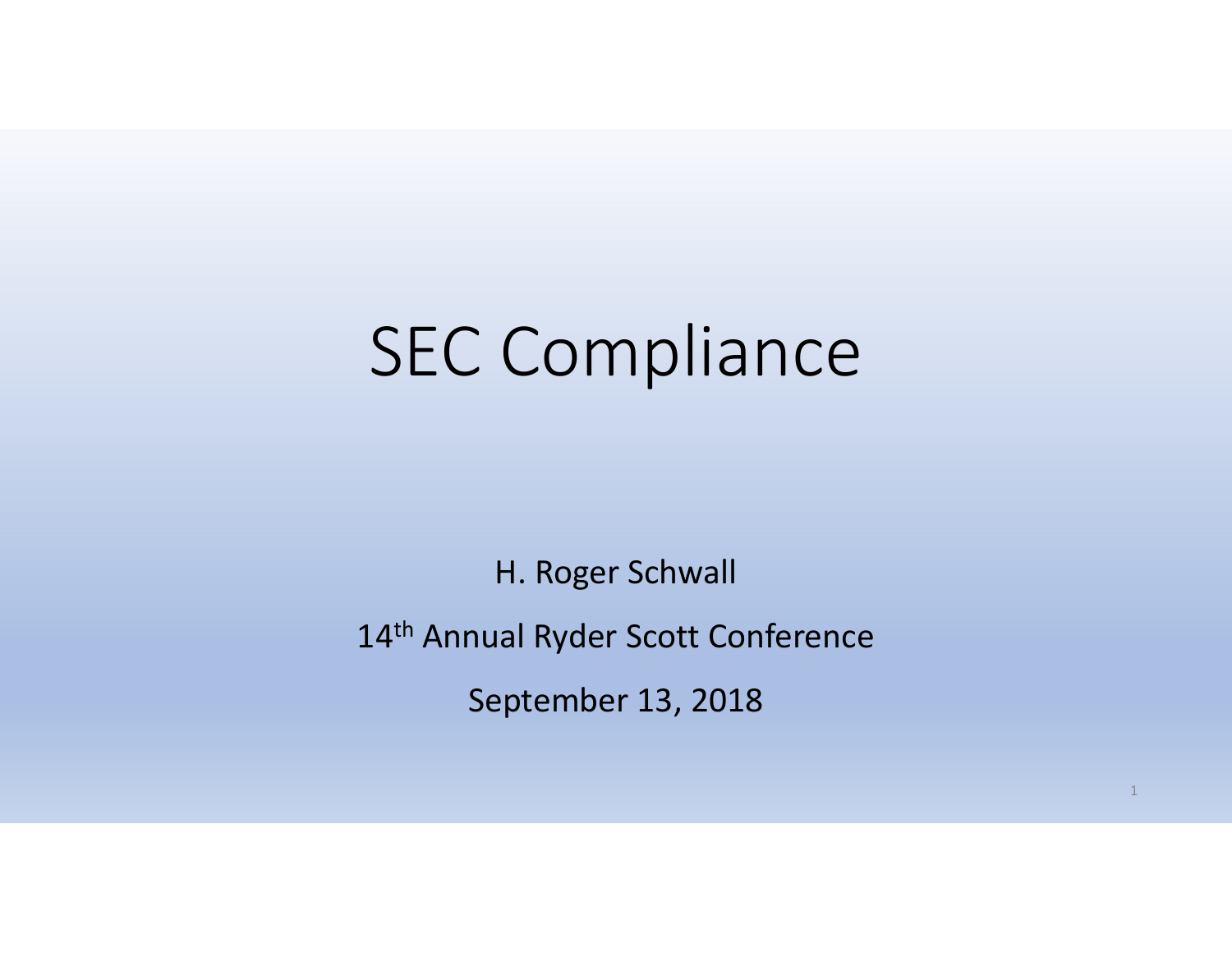# Disclaimer

The Securities and Exchange Commission disclaims responsibility for any private publication or statement of any SEC employee or Commissioner. This presentation expresses the author's views and does not necessarily reflect those of the Commission, the Commissioners, or other members of the staff.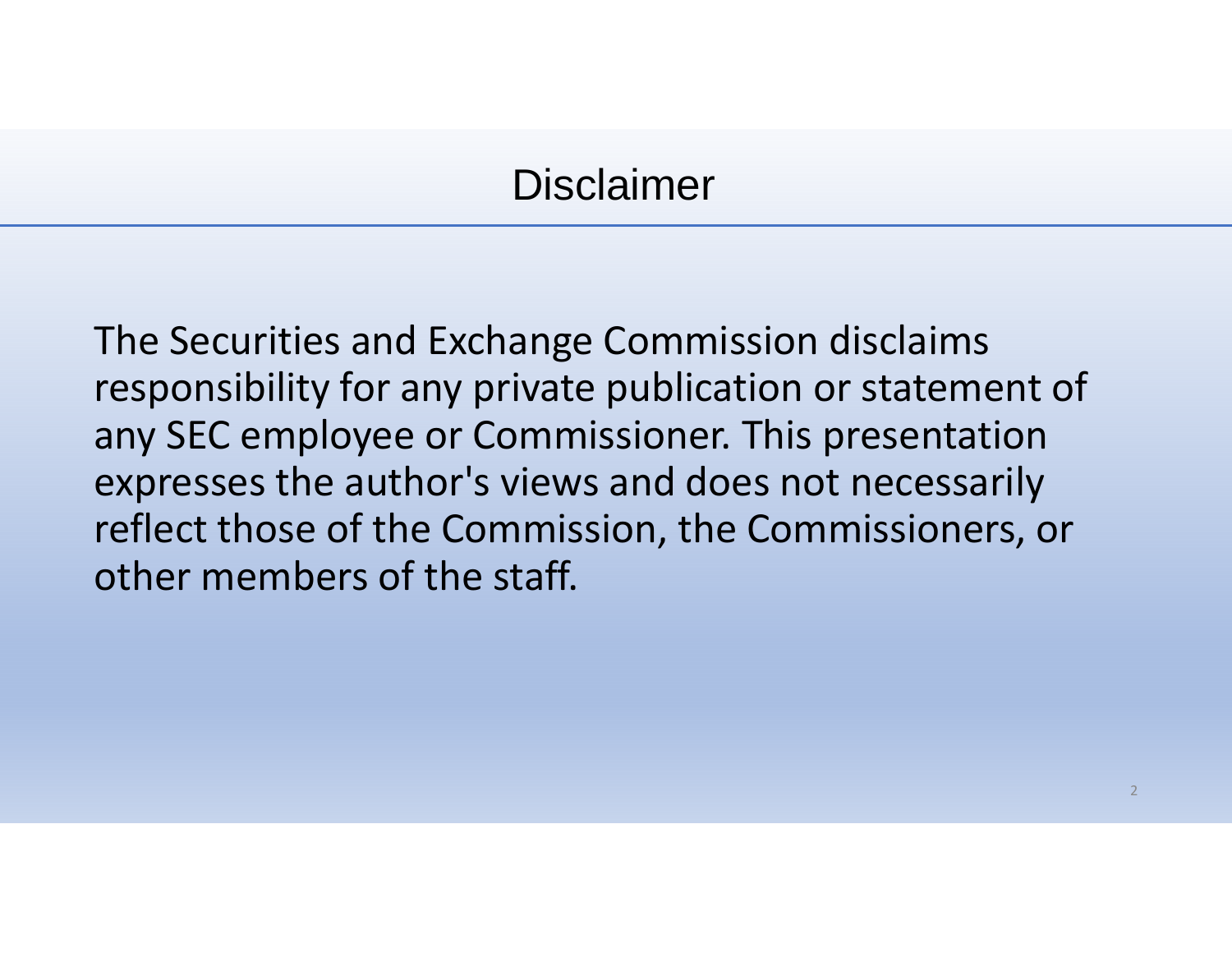# Disclaimer

The Securities and Exchange Commission disclaims responsibility for any private publication or statement of any SEC employee or Commissioner.

**This presentation expresses the author's views and does not necessarily reflect those of the Commission, the Commissioners, or** other **members of the staff. These slides may not be used without the permission of the author.**

But…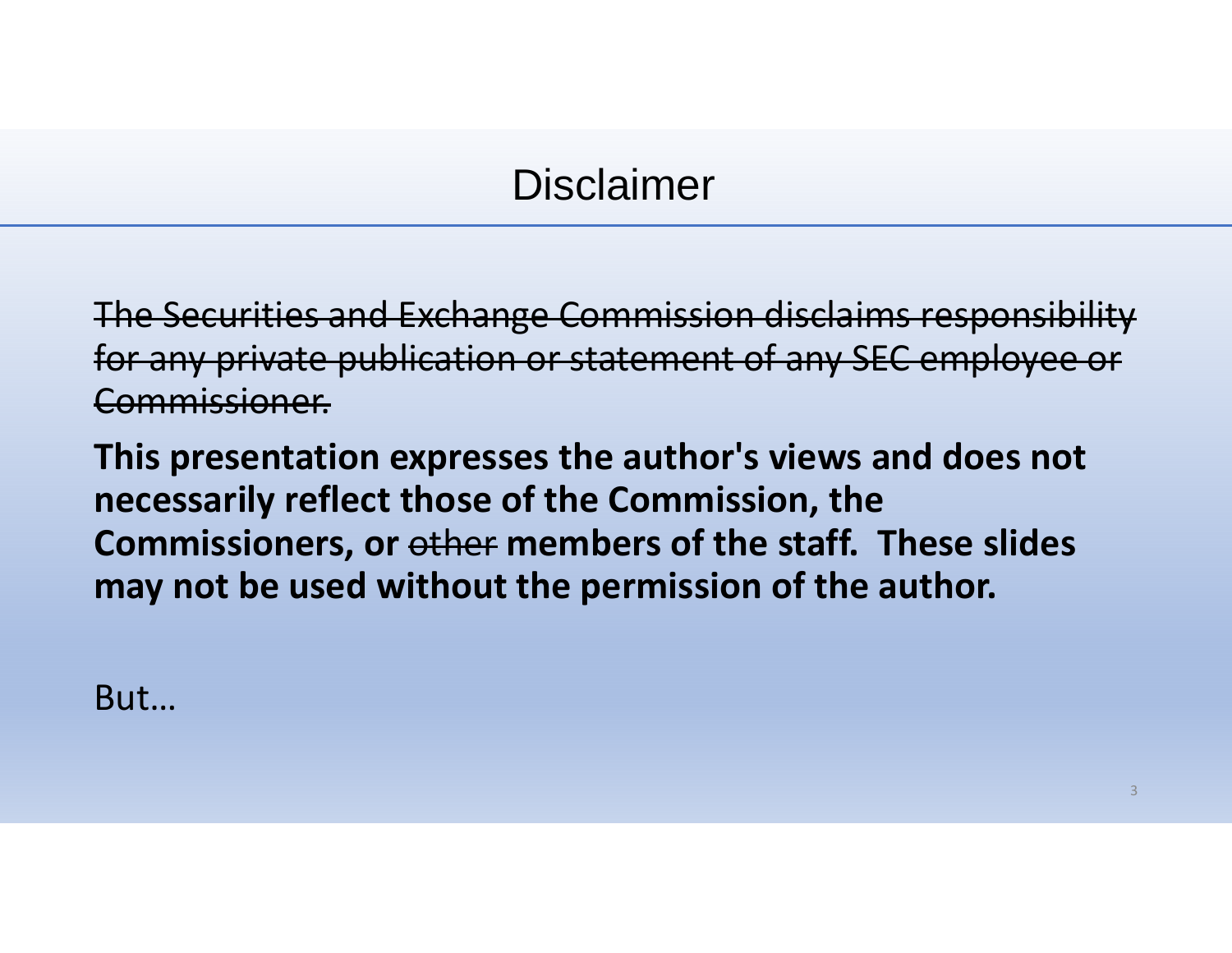# Goal of Today's Presentation

- I. Clarify the role of the SEC
- II. Demystify the SEC review process
- III. Touch on some of the more fundamental issues underlying the SEC disclosure requirements regarding reserves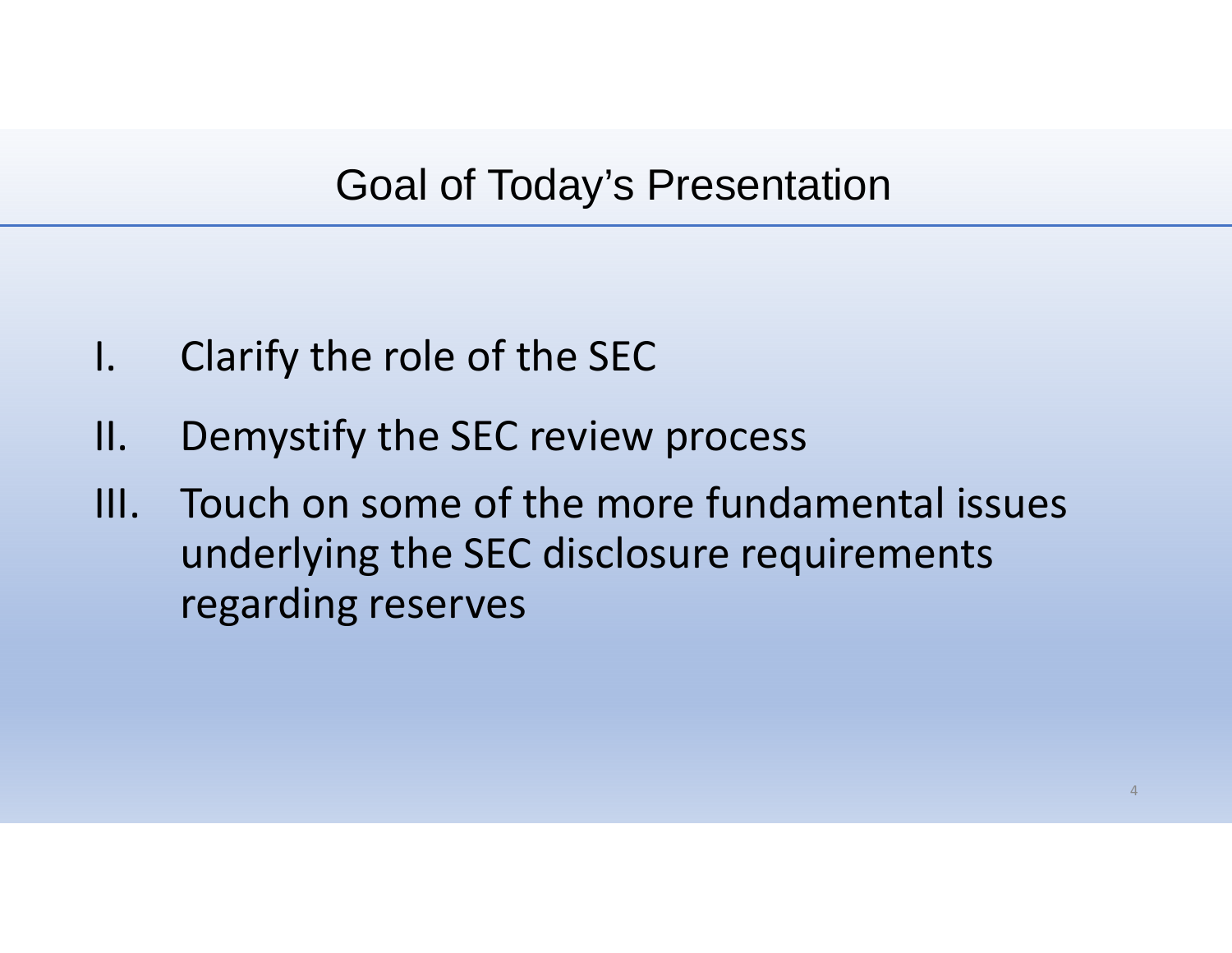#### **The Securities Act of 1933**

- o Required that investors receive *financial and other significant information* concerning securities being offered for public sale; and
- o Prohibited deceit, misrepresentations, and other fraud in the sale of securities.

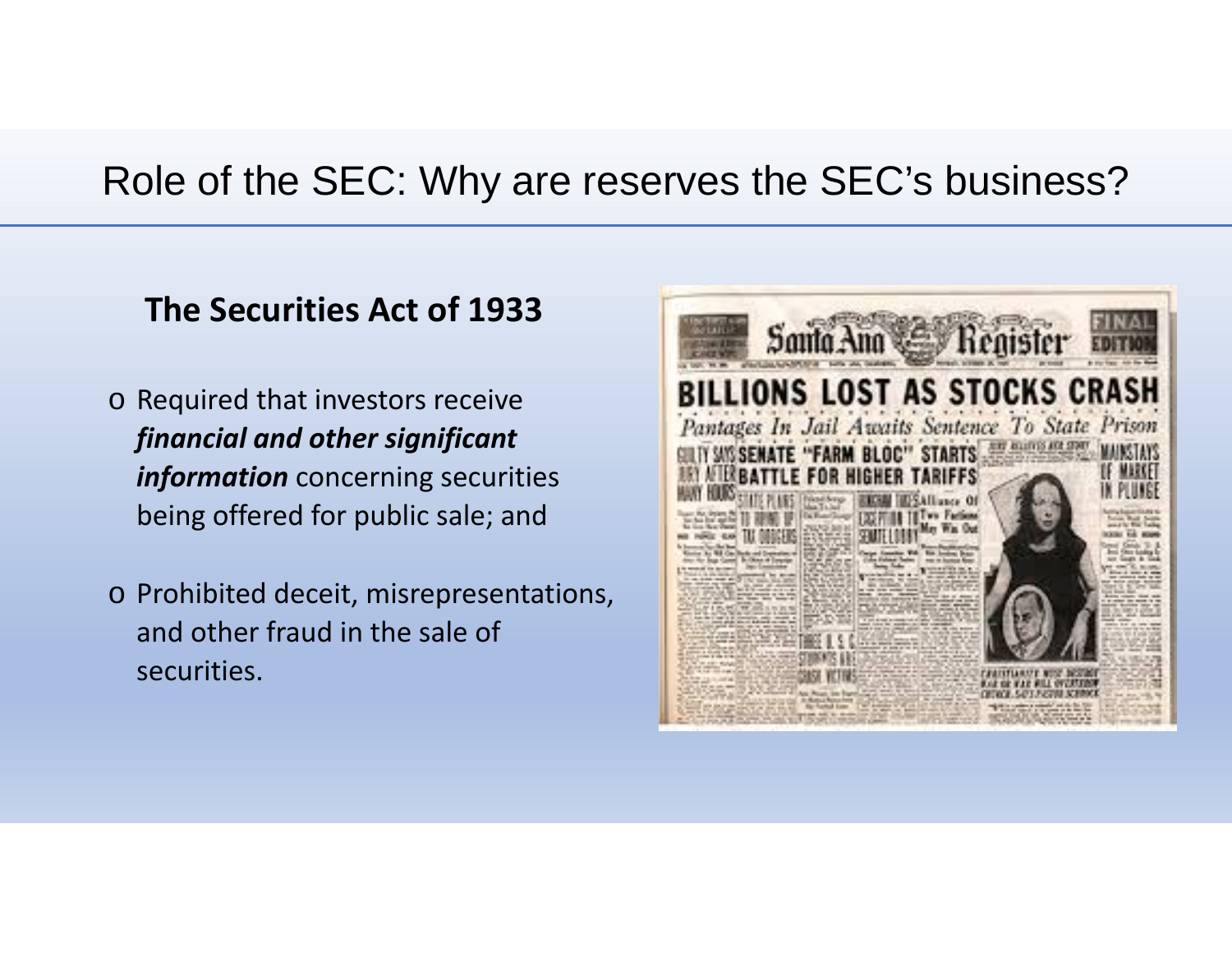# **The Exchange Act of 1934**

- Created the SEC;
- Empowered the SEC to *require periodic reporting* of information by companies with publicly traded securities.



The first Securities and Exachange Commission with Joseph P. Kennedy, center, its first chair. July 1934, Nat'l Archives.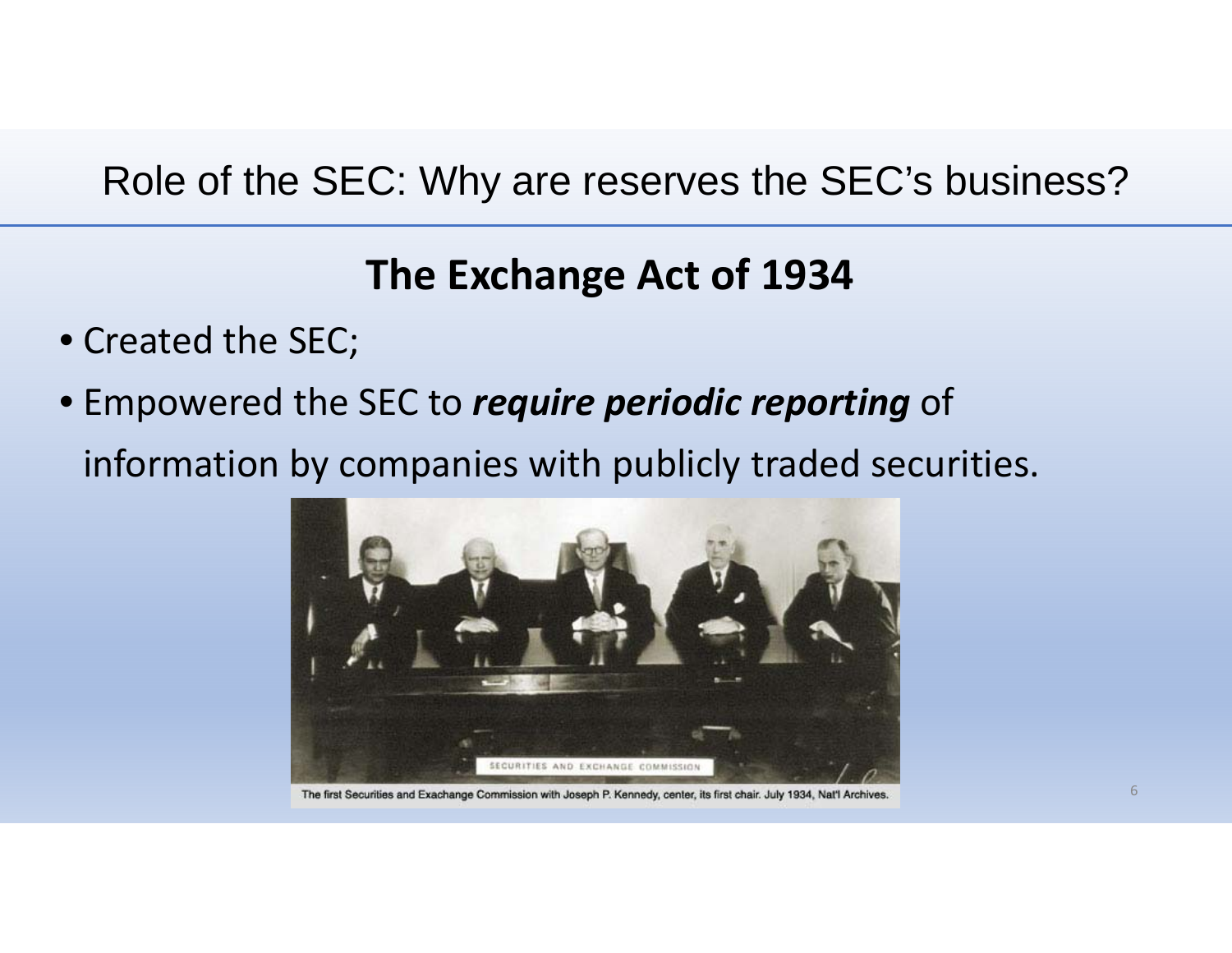The Energy Policy and Conservation Act of 1975

Directed the SEC "to take such steps as may be necessary to assure the *development and observance of accounting practices* to be followed in the preparation of accounts by persons engaged, in whole or in part, in the *production of crude oil or natural gas* in the United States."

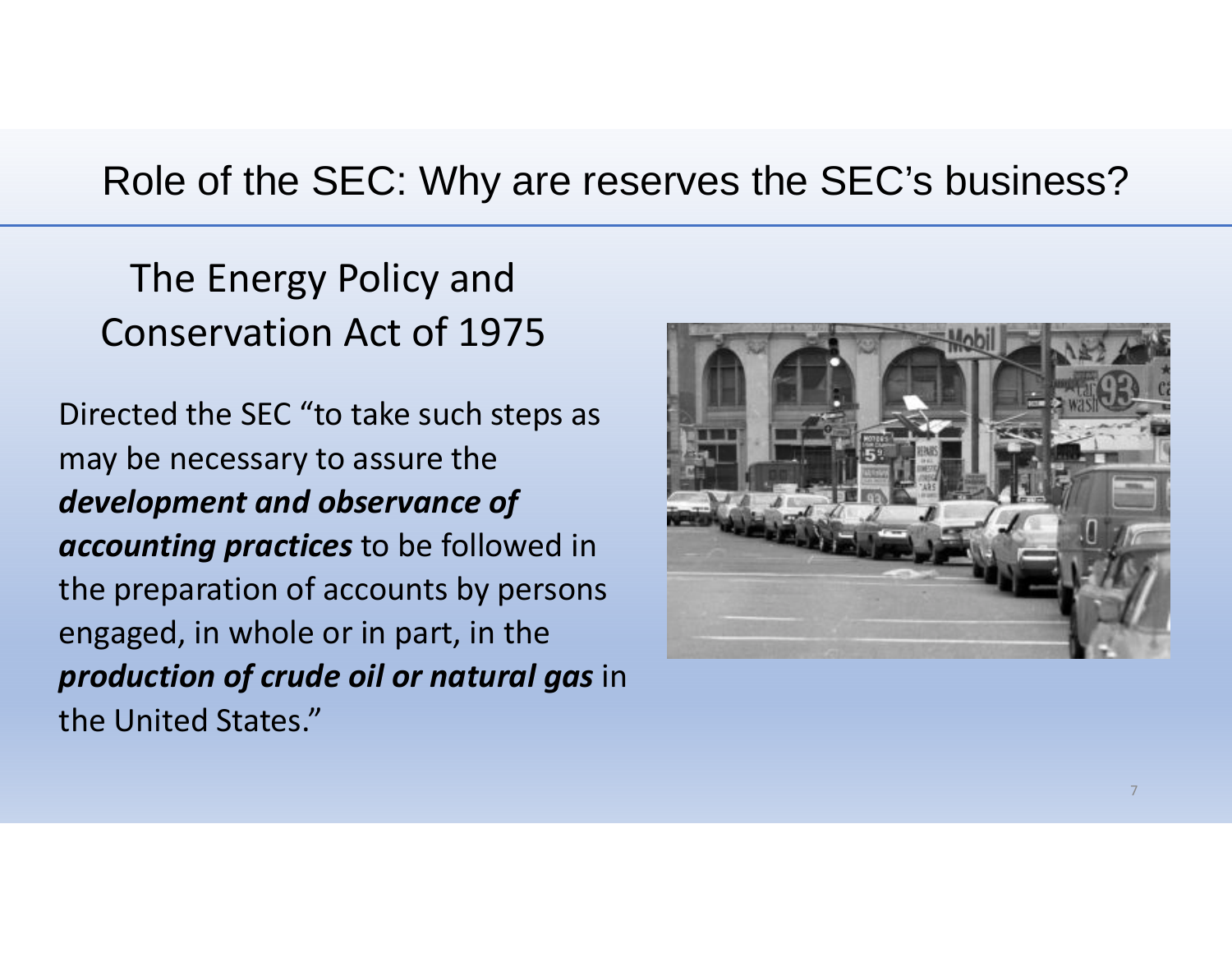# Sarbanes‐Oxley (SOX) Act of 2002



o Mandated the SEC review the periodic filings of all public companies on <sup>a</sup> regular basis.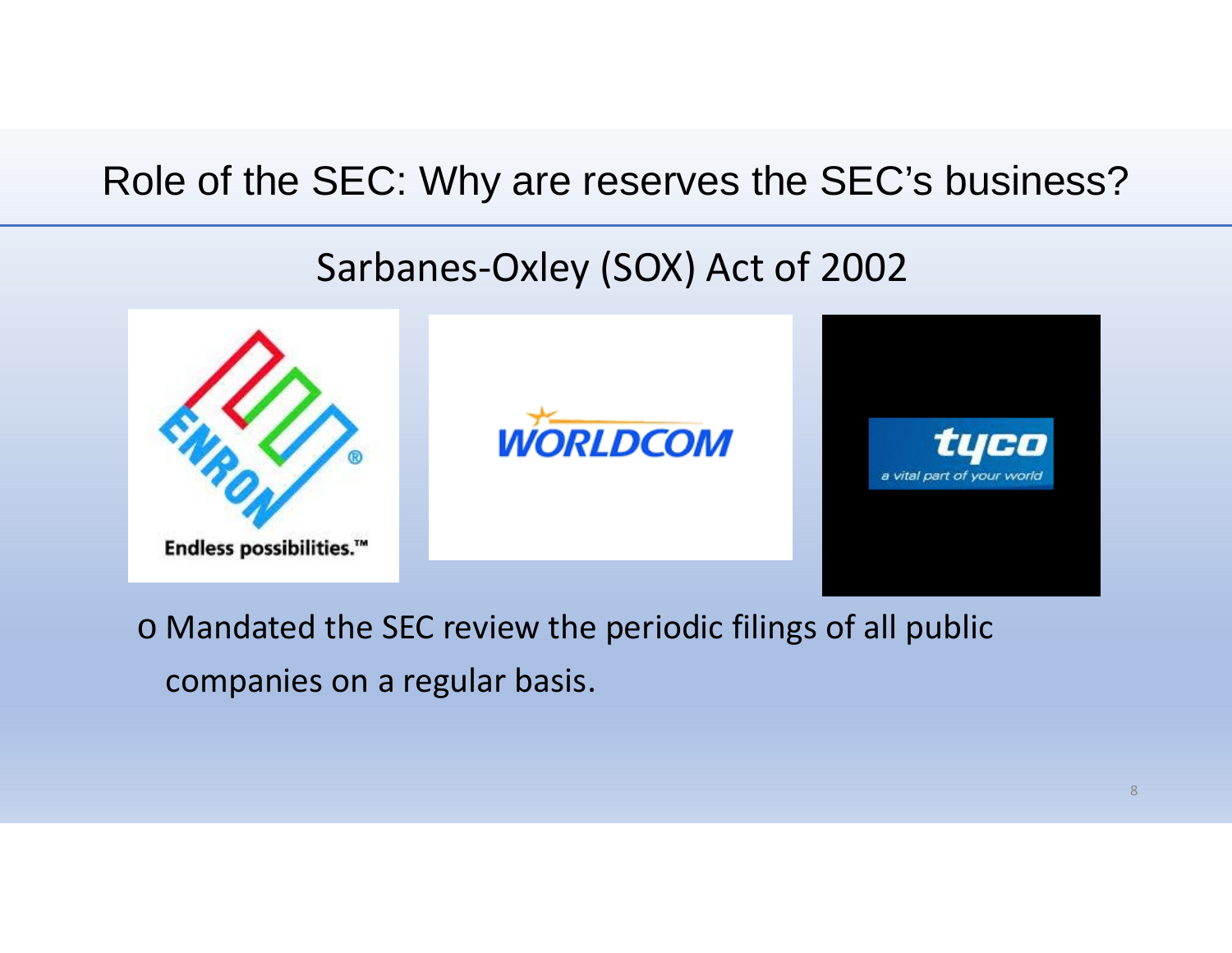# Any Questions?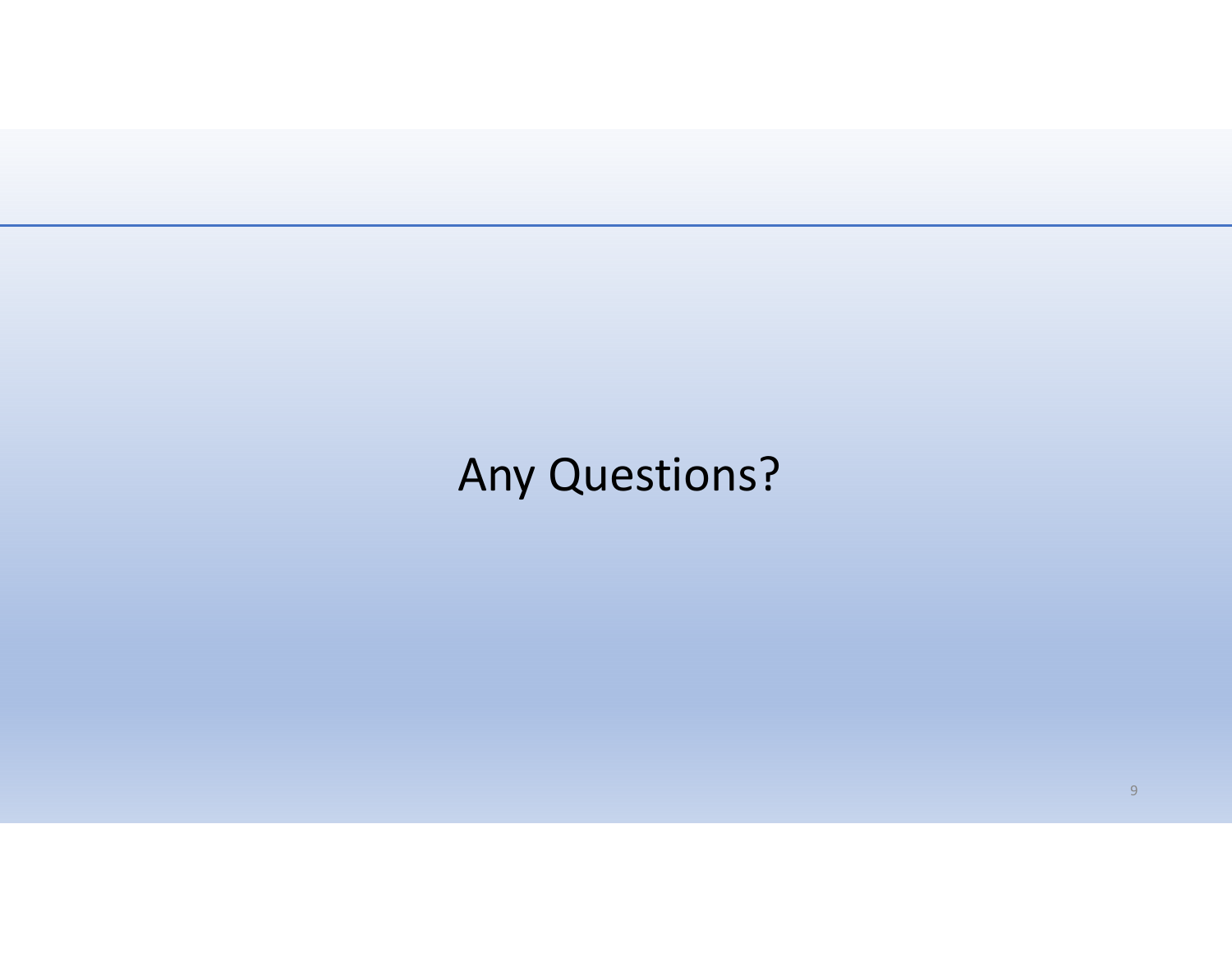#### Who and What is Involved?

#### What are the Steps of the Review Process?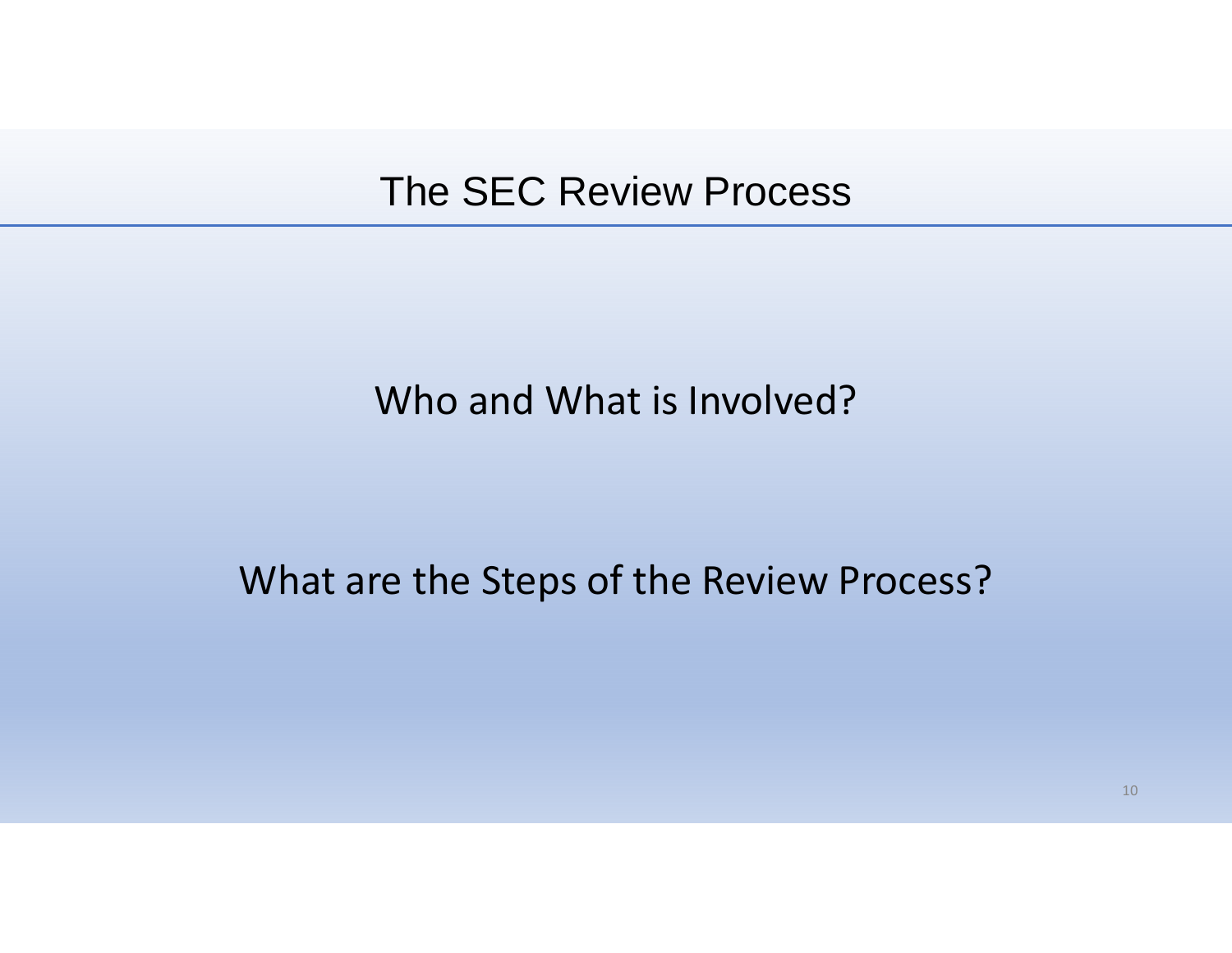#### The SEC Review Process: Impact of SOX

#### SEC. 408 of Sarbanes Oxley (2002)

- (a) The Commission shall review disclosures made by issuers reporting under section 13(a) of the Securities Exchange Act of 1934…
- (c) *In no event* shall an issuer required to file reports under section 13(a) or 15(d) of the Securities Exchange Act of 1934 be reviewed under this section *less frequently than once every 3 years.*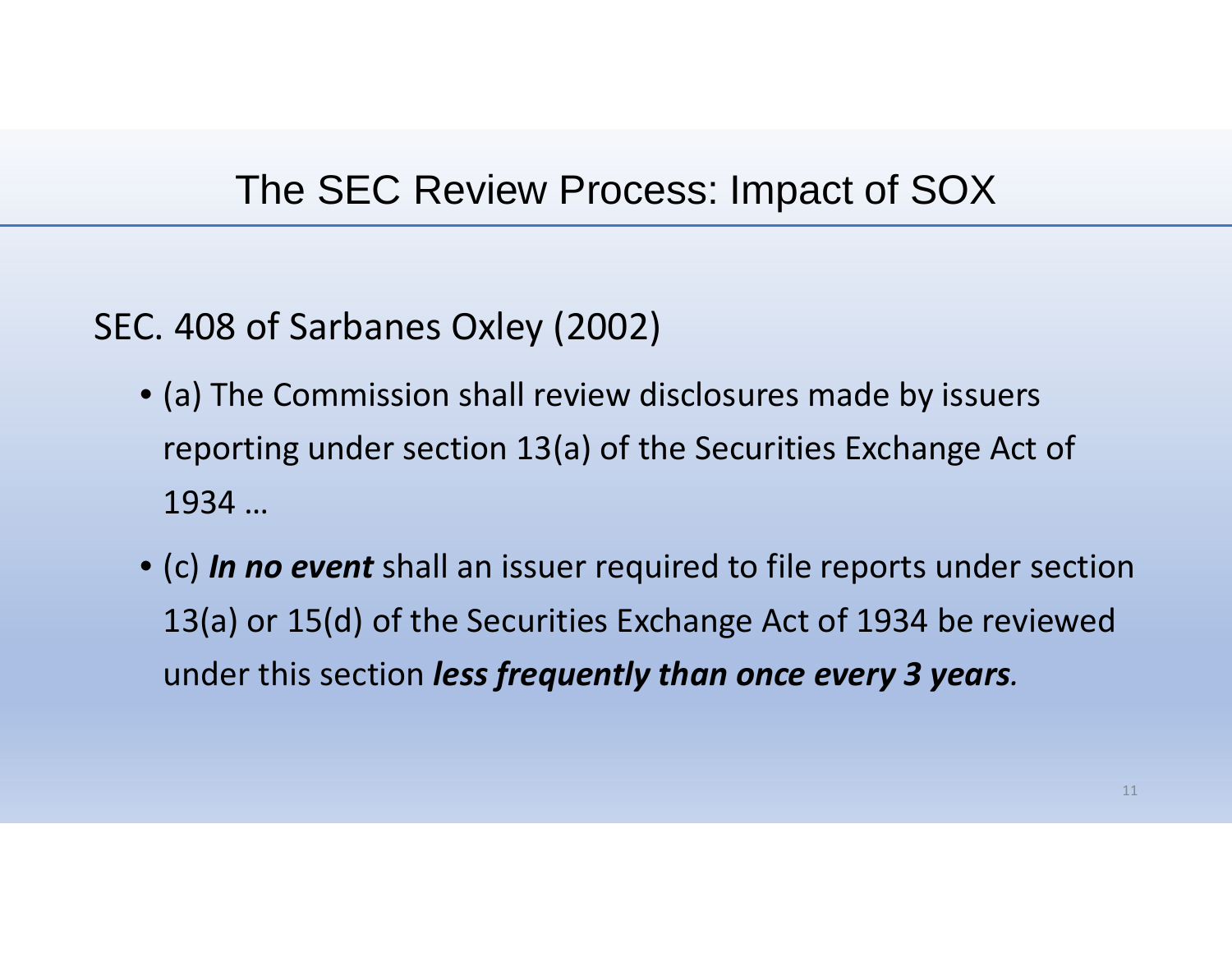Review of annual reports on Form 10‐K or 20‐F

- The filing will receive at <sup>a</sup> minimum an accounting review. There may also be an engineer and an attorney assigned as well.
- There will be at least two levels of review for each discipline.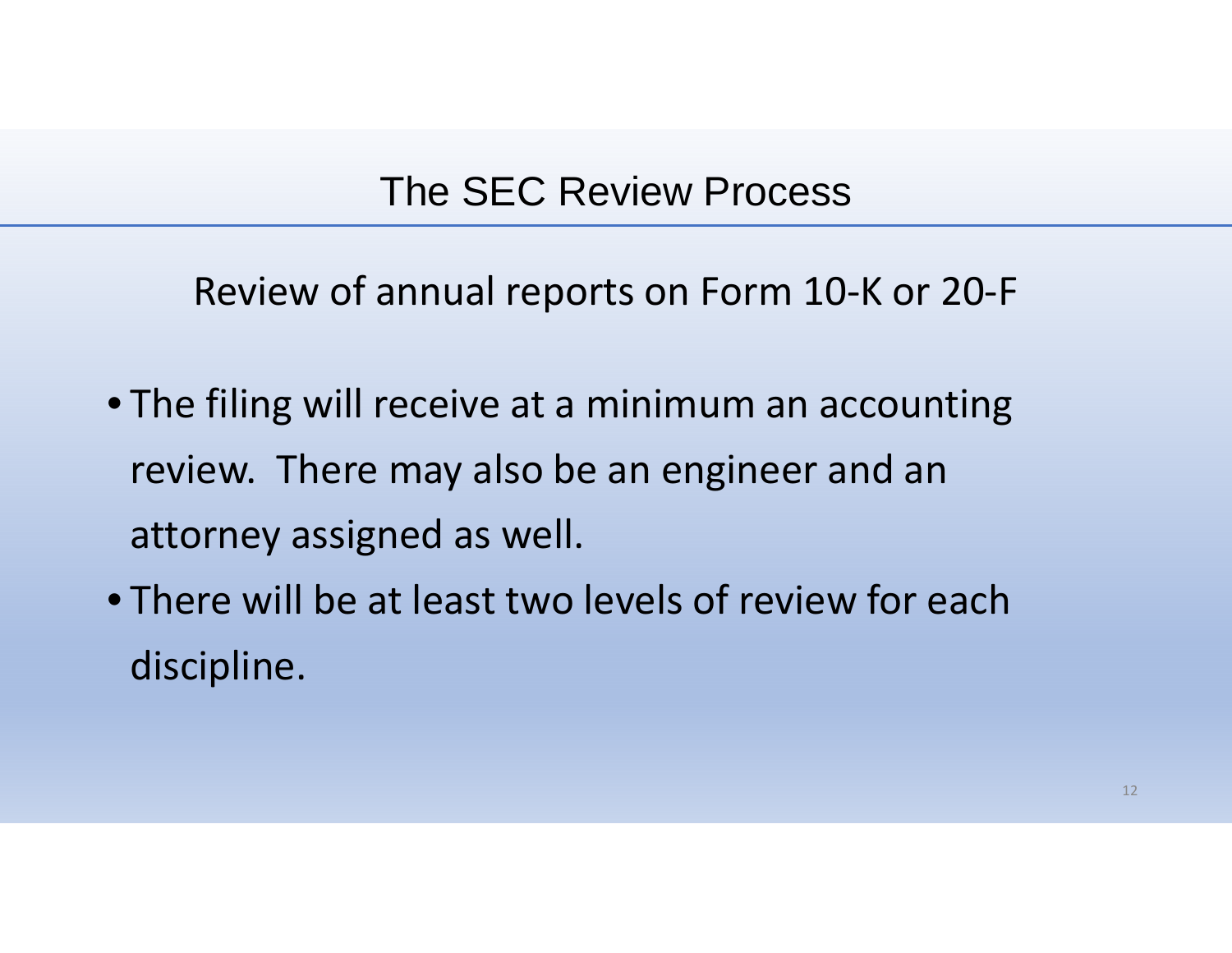Step One: Identifying Issues

What does the staff consider?

- The company's disclosures in its 10‐K, 10‐Qs and 8‐Ks
- The issues considered in prior reviews
- Publicly available information about the company such as the Annual Report to Shareholders, press releases, analysts' reports, analysts' calls, press articles, etc.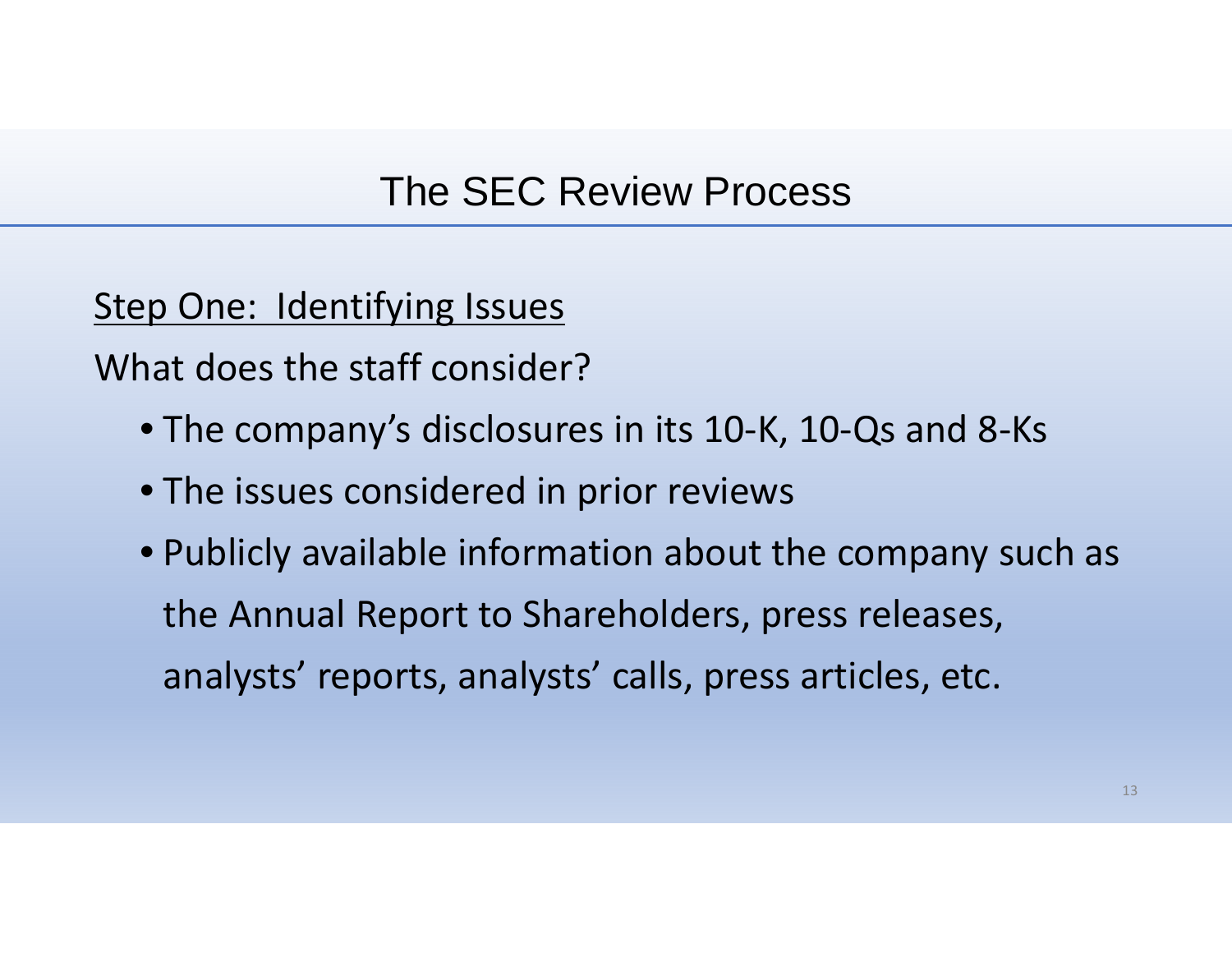- If the staff has no issues or questions, then no comments are issued. It is the Division's policy to only advise the company if it has comments.
- If the staff does have questions, it will issue <sup>a</sup> "comment letter."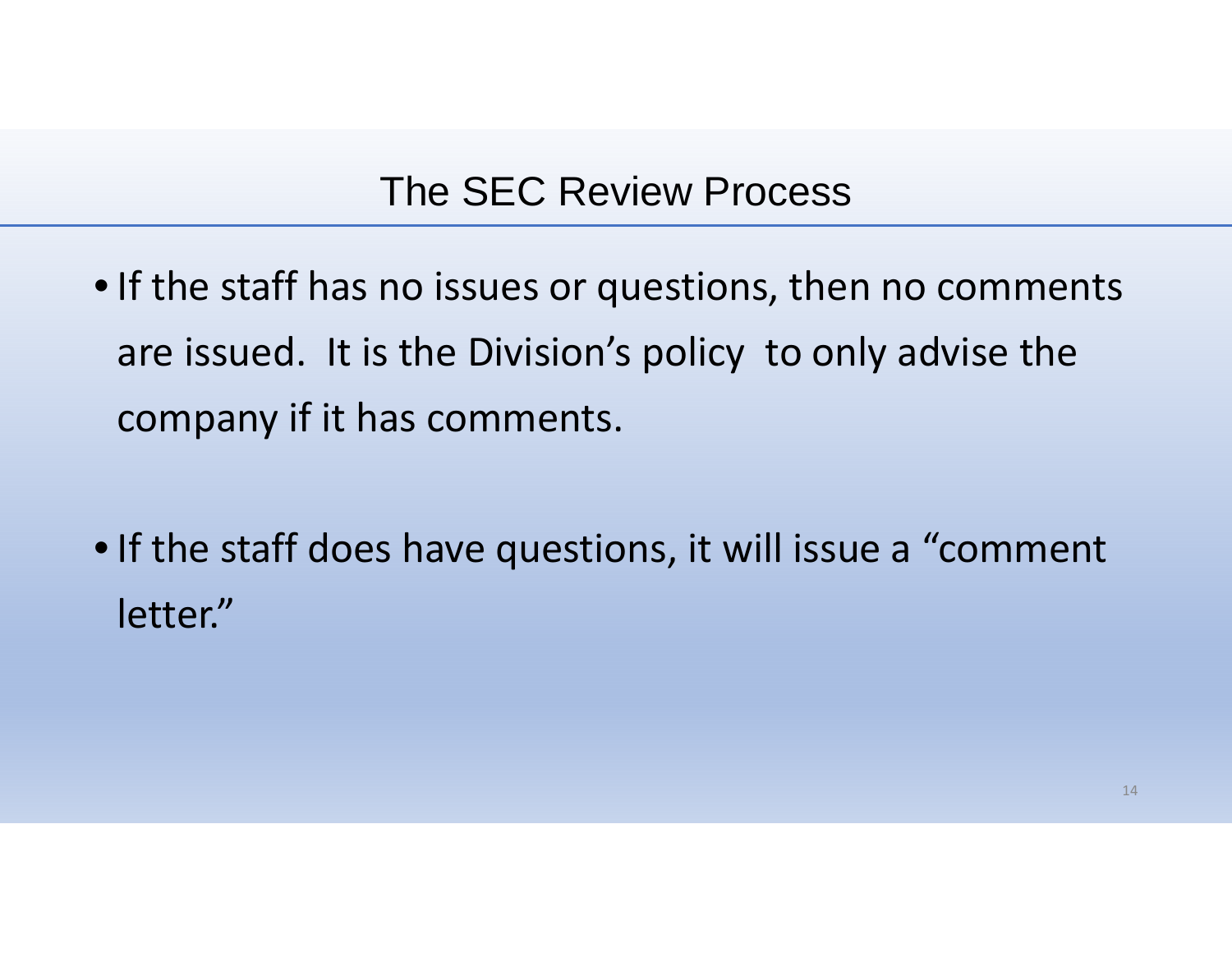Comments may:

- o **Identify omissions** or other areas where it believes that the company needs to **revise its disclosure**;
- o Identify areas where the **disclosures are unclear** and ask for further clarification as to what the company is trying to say or how it determined that the disclosure complies with the requirements;
- o Ask for **supplemental support or documentation** on <sup>a</sup> specific matter (Rule 12b‐4 of the '34 Act)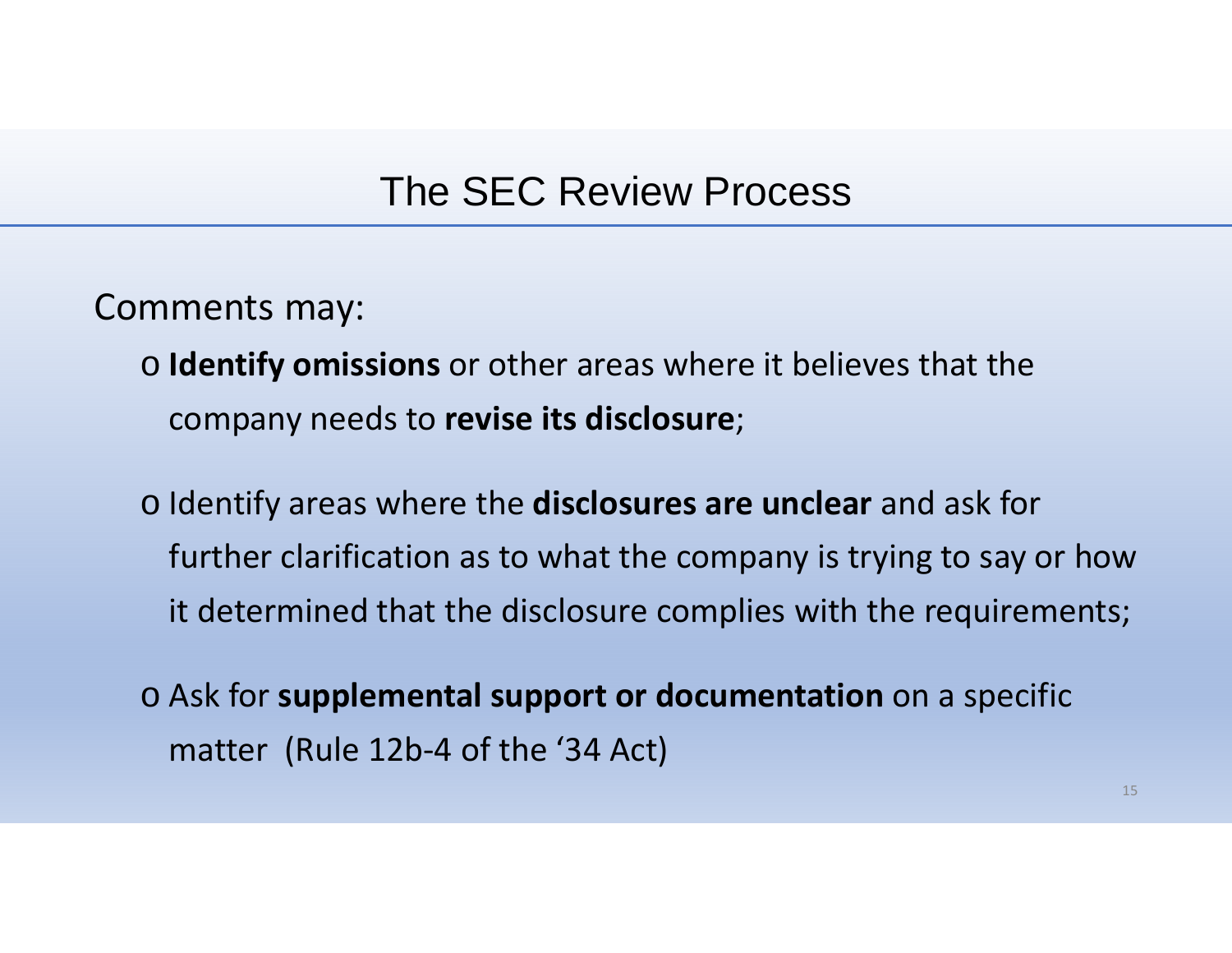Two Observations:

- **Not trying to play "gotcha."** The goal is to help you provide a better document that is more useful and informative for shareholders and potential investors. In the end, it is the company's document and it has liability for what it contains.
- If you **do not understand** the staff's comment, contact the staff.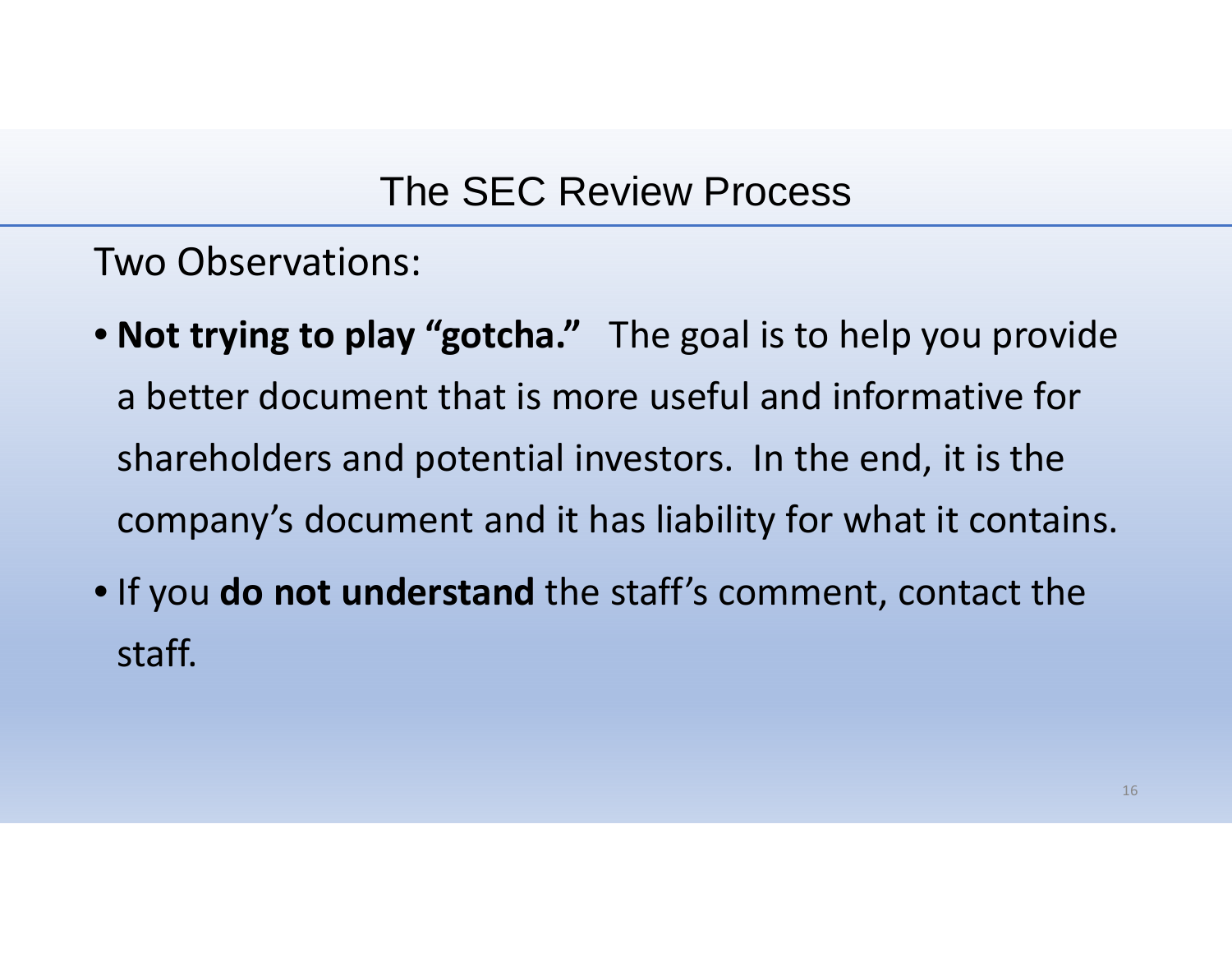• The staff will ask you to **respond within 10 business days**. If you need more time…

• If you are asked to revise your disclosure, but you feel it is not warranted, **explain why in writing**. You may have information that will shine <sup>a</sup> light and explain why you do not feel such <sup>a</sup> revision is appropriate.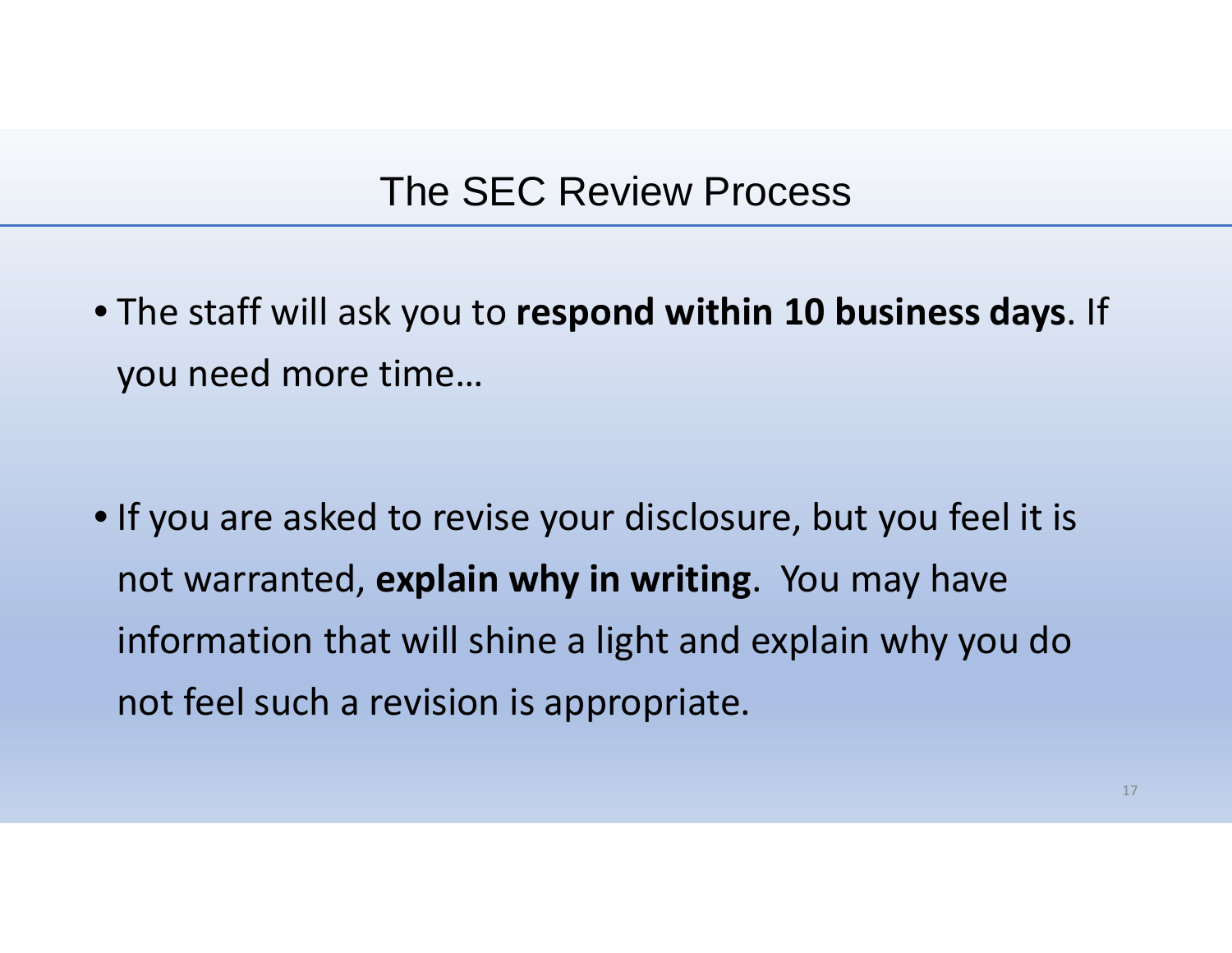The staff will consider your response.

• It may accept it and not pursue the issue further;

• It may ask for additional information; or

• It may reissue the comment explaining why it does not find the company's explanation persuasive.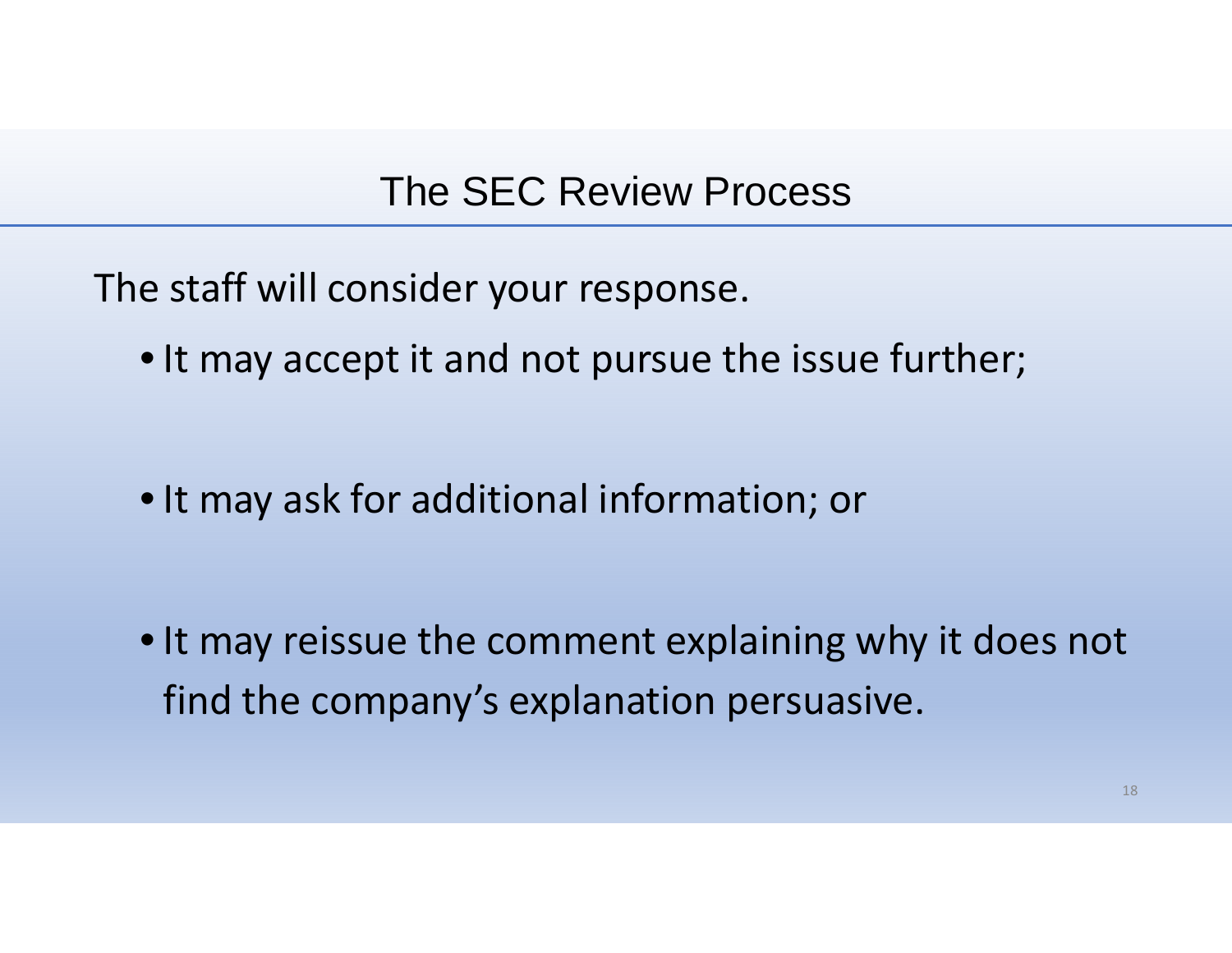What if some of your response is confidential?

Availability of Rule 83 (FOIA)

- If you want parts of your response to be treated as confidential, you may request treatment under Rule 83 of FOIA.
- A few cautions:
	- You must follow the procedures set forth on the SEC website (https://www.sec.gov/foia/conftreat.htm). Failure to do so may jeopardize keeping that information confidential. You cannot request Rule 83 after the fact.
	- Your request should be specific, not overly broad.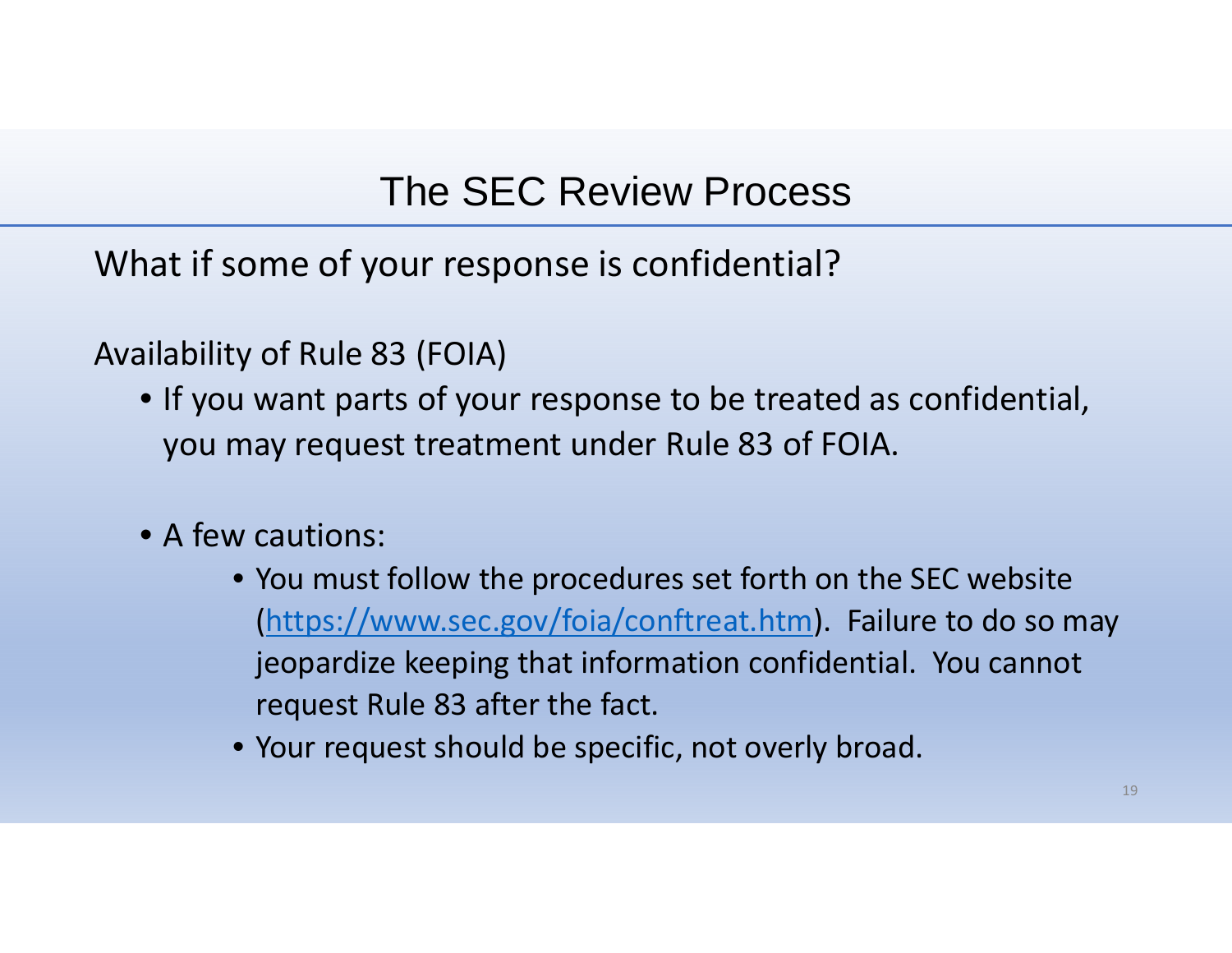Return of supplemental information (Rule 12b‐4 of the '34 Act).

<sup>o</sup>For example, maps, logs, etc.

 $\circ$  You can asks to have the information returned to you after the review is over.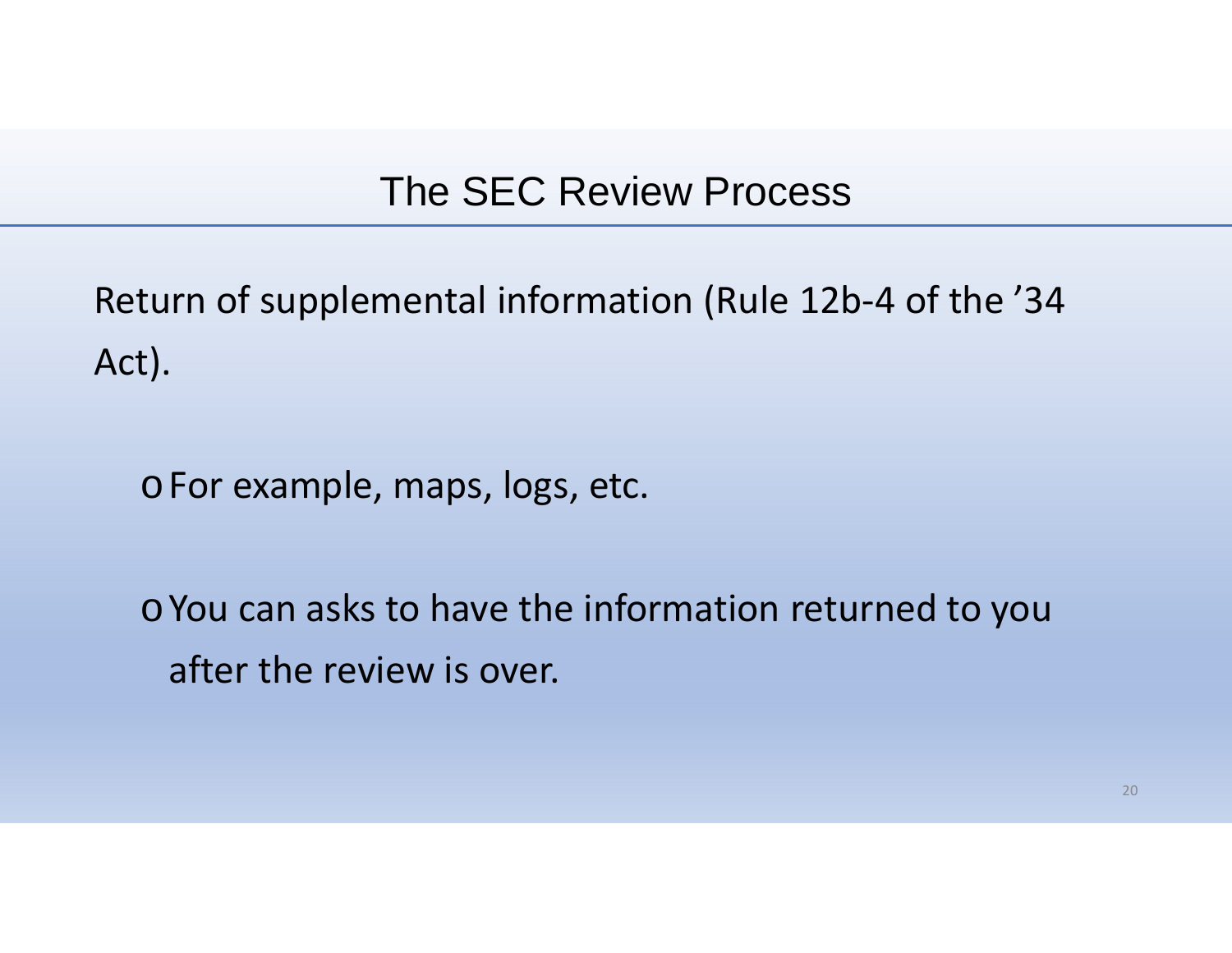Return of supplemental information (cont.)

Two cautions:

- Must make this request when you provide the information.
- Staff has to determine that return of such information is consistent with the protection of investors.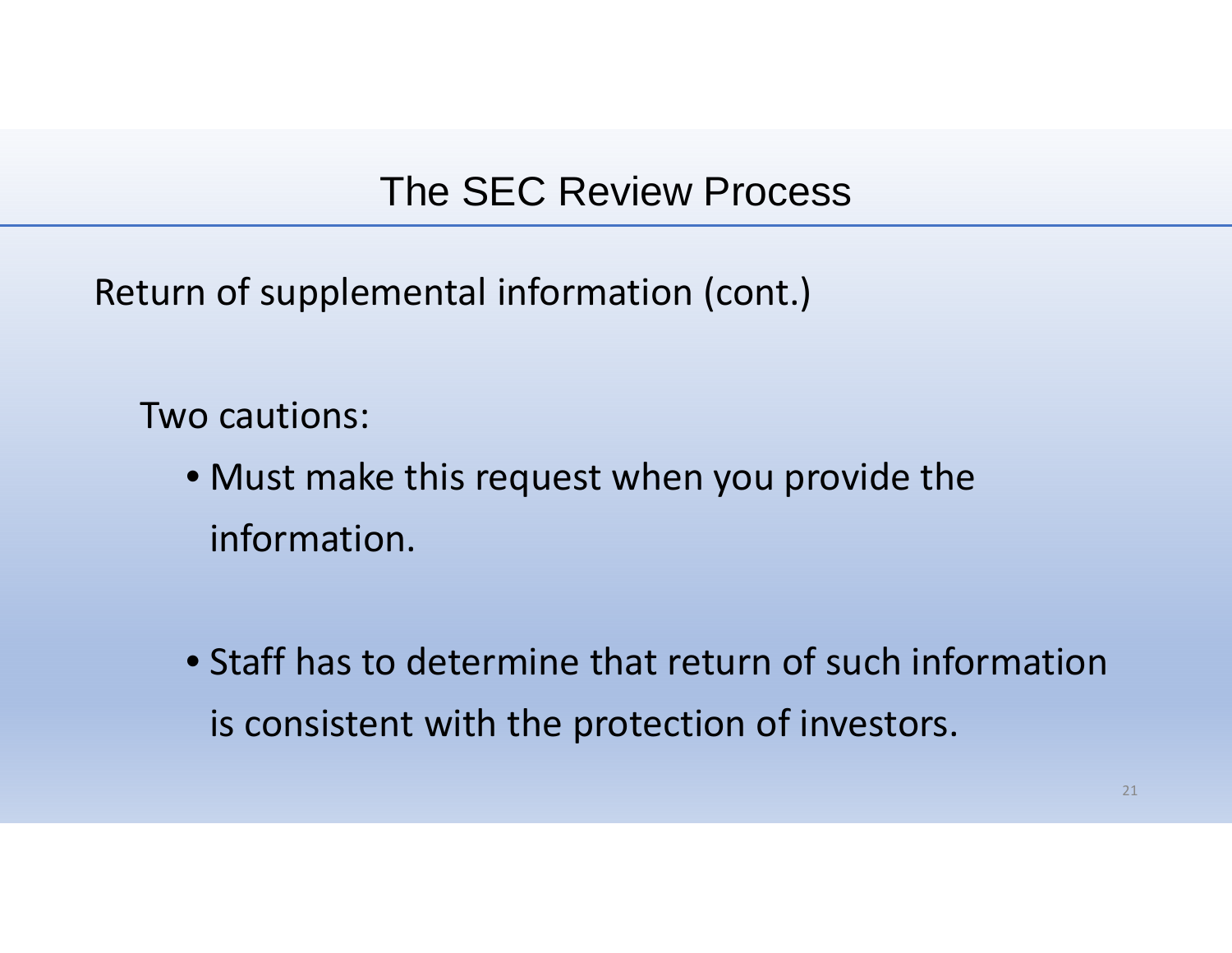Possible outcomes of comment process:

- 1. All staff concerns are resolved and no amendment or future revisions are deemed necessary;
- 2. No amendment is deemed appropriate but the staff and company agree on revisions to future disclosure;
- 3. Amendment is deemed appropriate and the company is asked to file the amendment within ten business days or;
- 4. Reconsideration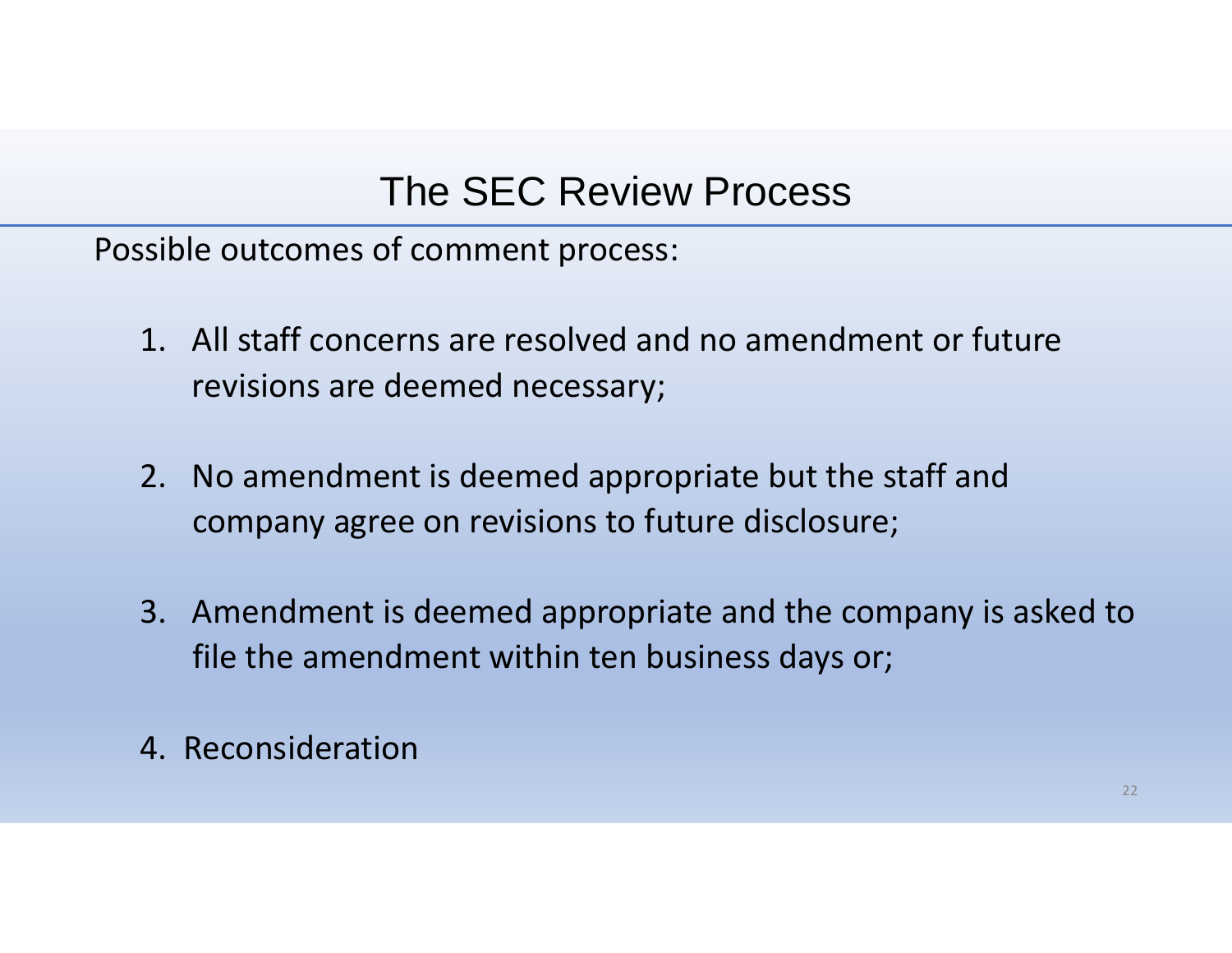Closing Out the Review

- Staff will issue <sup>a</sup> letter advising the company that it is closing out the review.
- Correspondence pertaining to the review will be made public on EDGAR *no earlier than 20 business days* the completion of the review.
- *Rule 83* information is redacted but still subject to FOIA request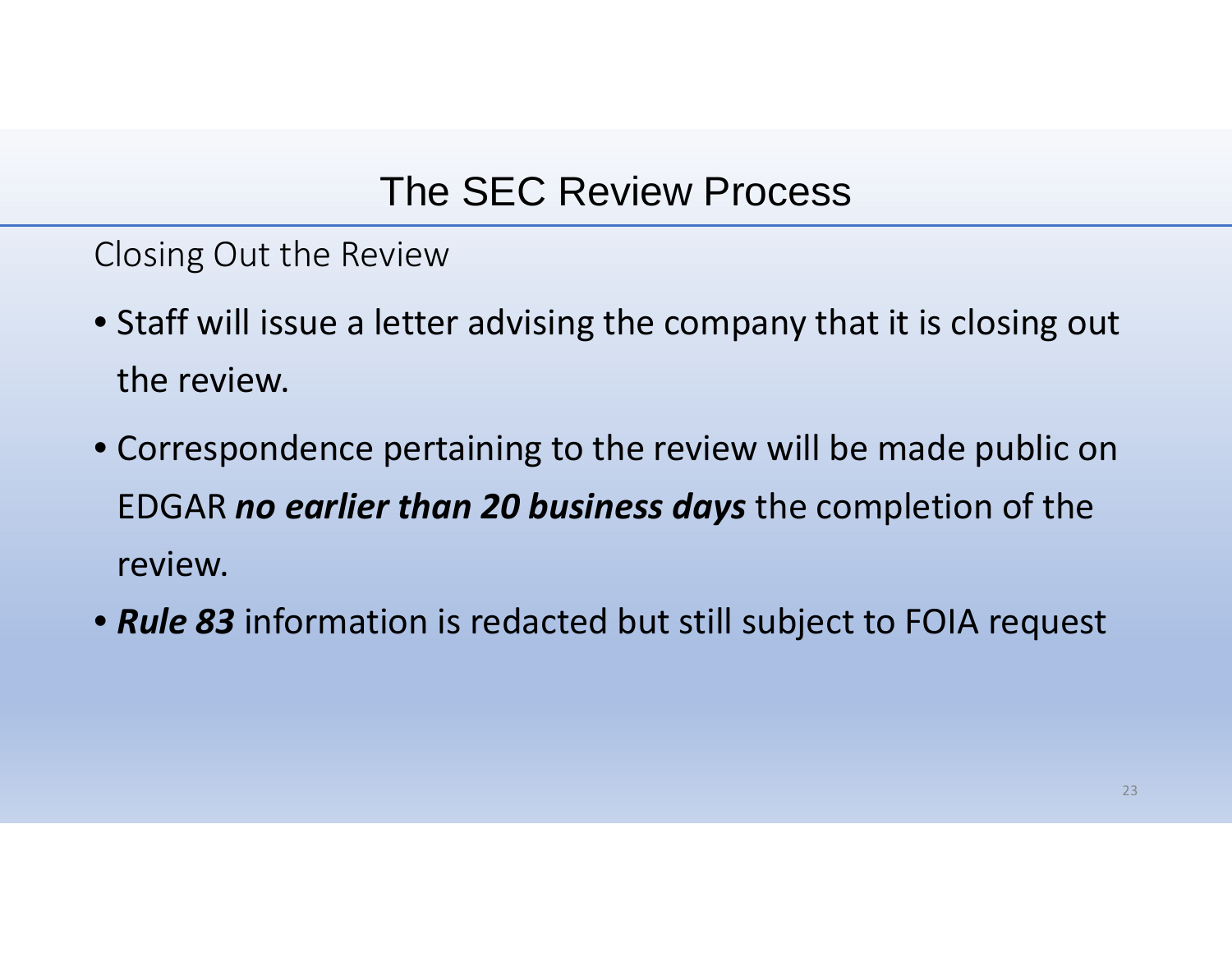# Any questions?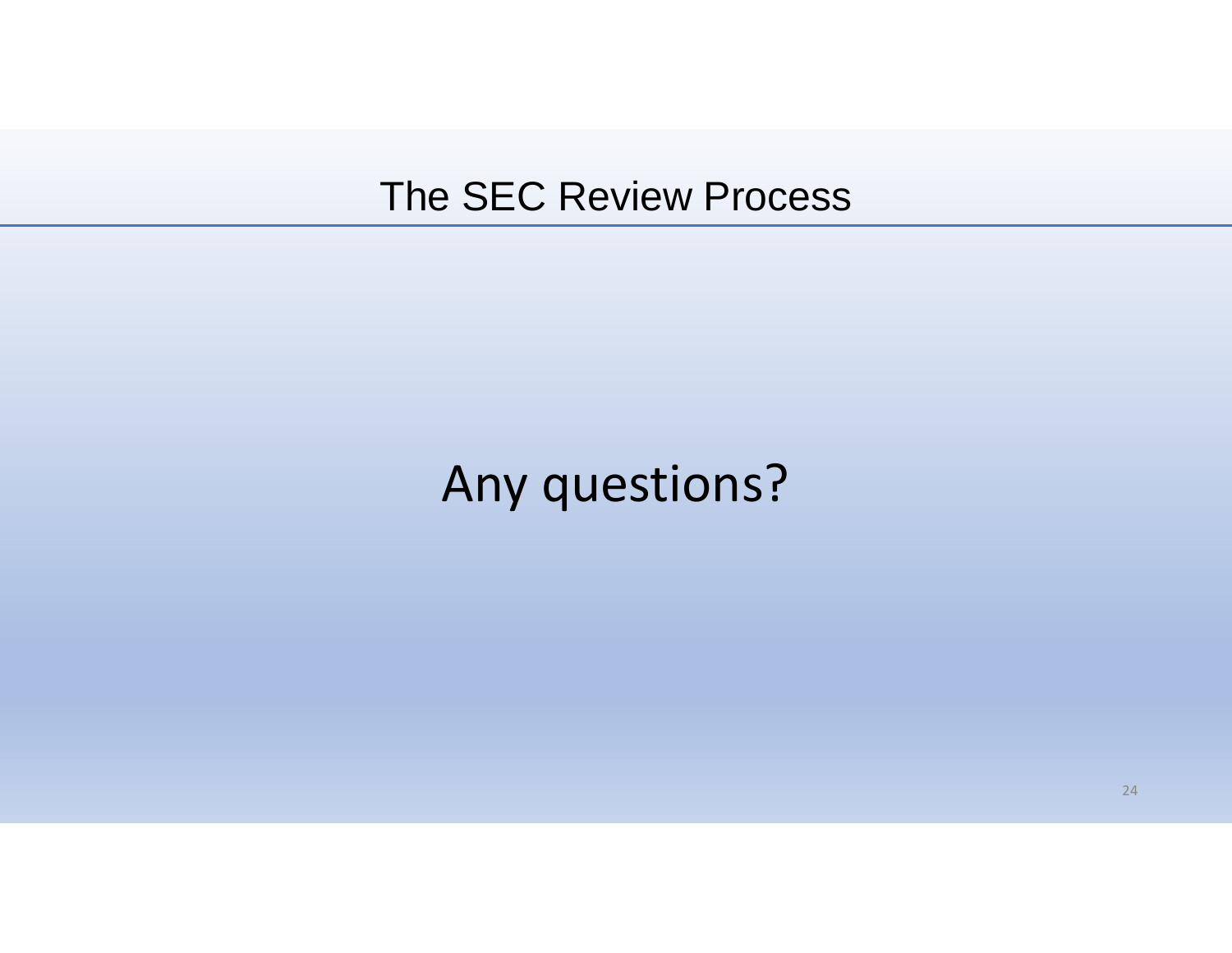Prior to 1978:

- Oil and gas disclosure requirements were contained in various different forms
- Some of the Commission's first Enforcement cases involved companies in the extractive industries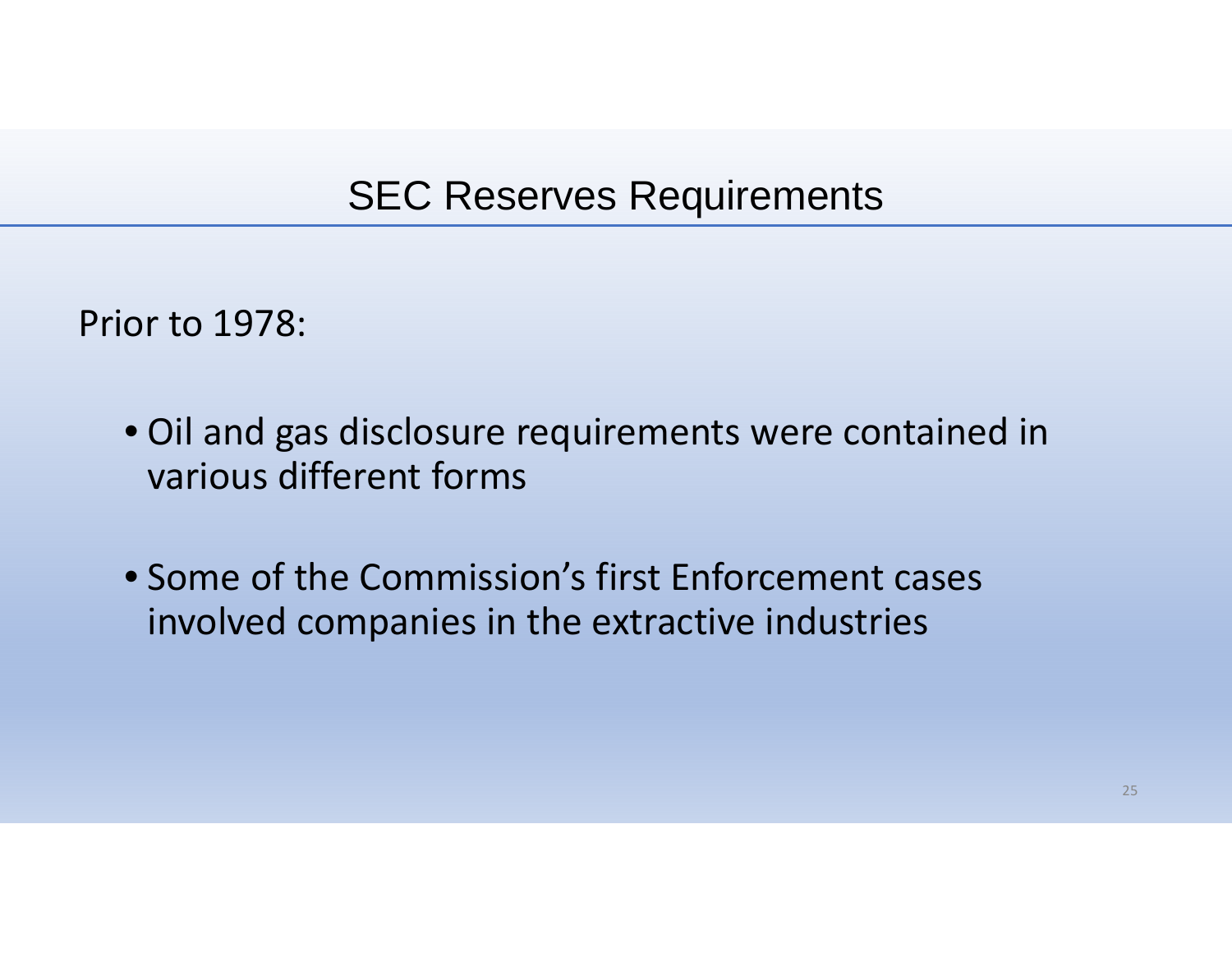• Importance of the EPCA ‐ > Congress specifically directed the Commission:

"To take such steps as may be necessary to assure the *development and observance of accounting practices* to be followed in the preparation of accounts by persons engaged, in whole or in part, in the *production crude oil or natural gas* in the United States.

• To be done in coordination with the FASB.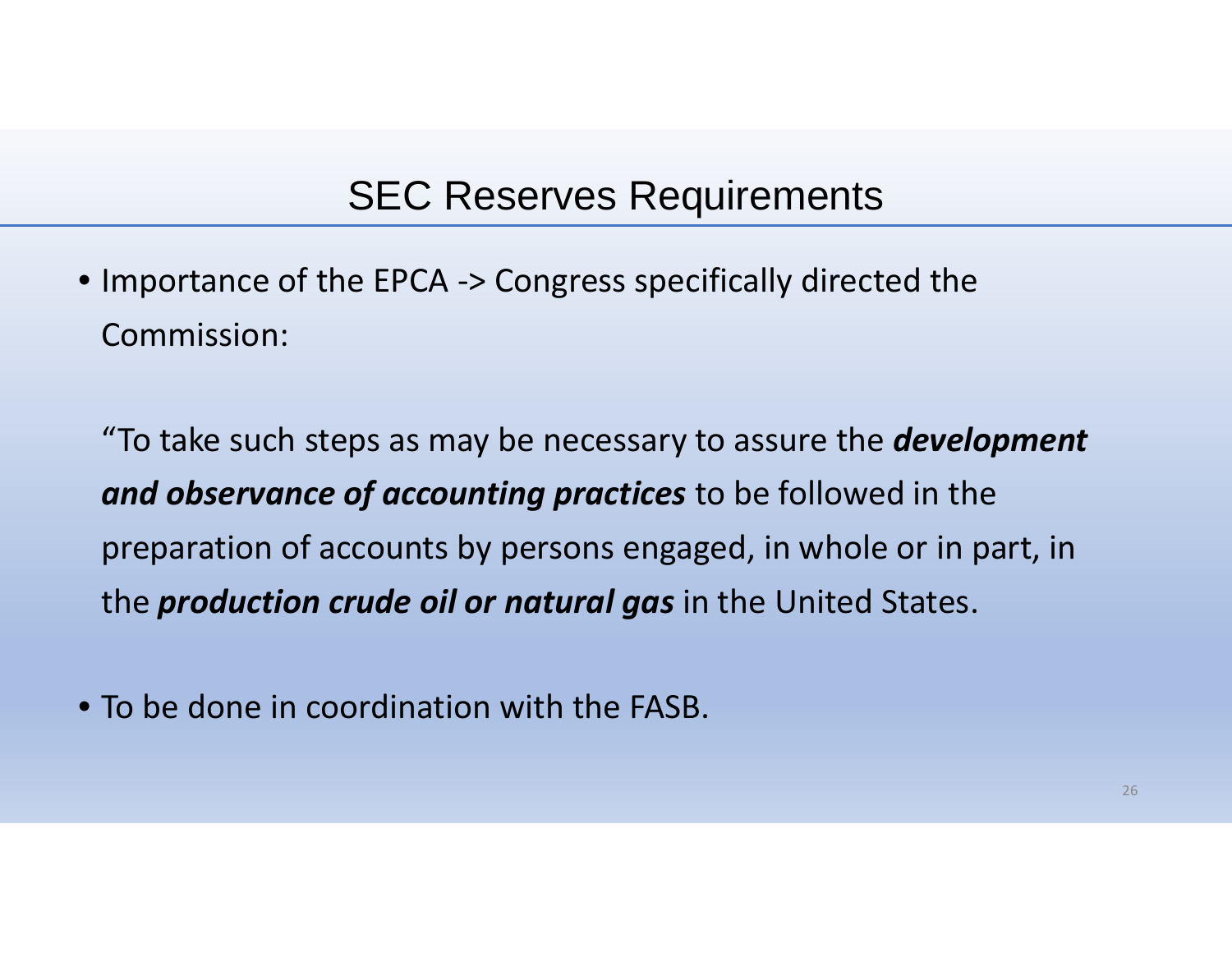### As a result, definition of oil and gas producing activities, reserves etc. ‐ > Regulation S ‐ X ‐ > GAAP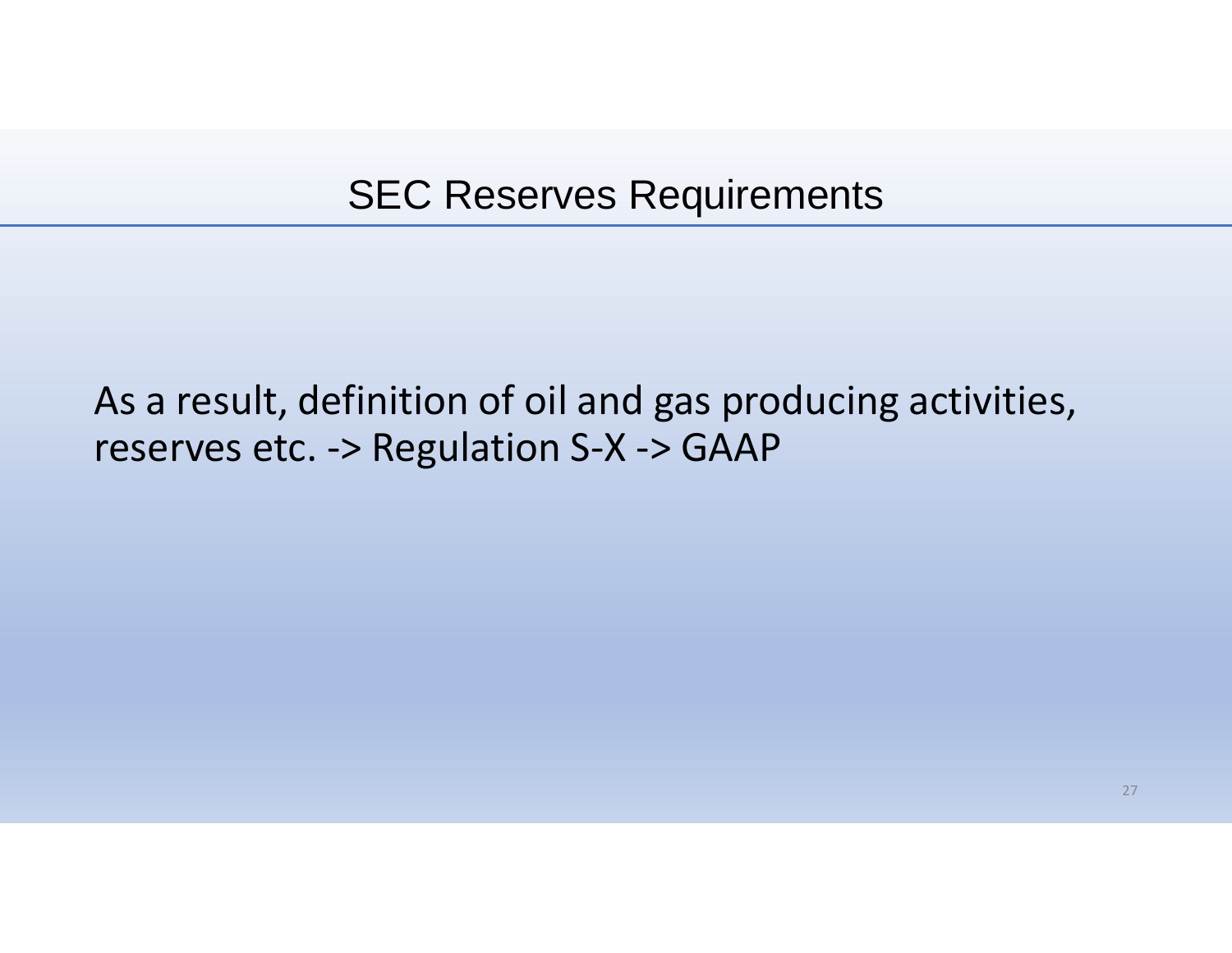Chronology of the SEC Rules for Oil and Gas Producing Activities Since the EPCA

- 1978‐2008 ‐> Very specific disclosures
	- Defined oil and gas producing activities
	- Specified acceptable technologies and methodologies of extraction
	- Only proved reserves may be disclosed
	- Valuation ‐<sup>&</sup>gt; One day's price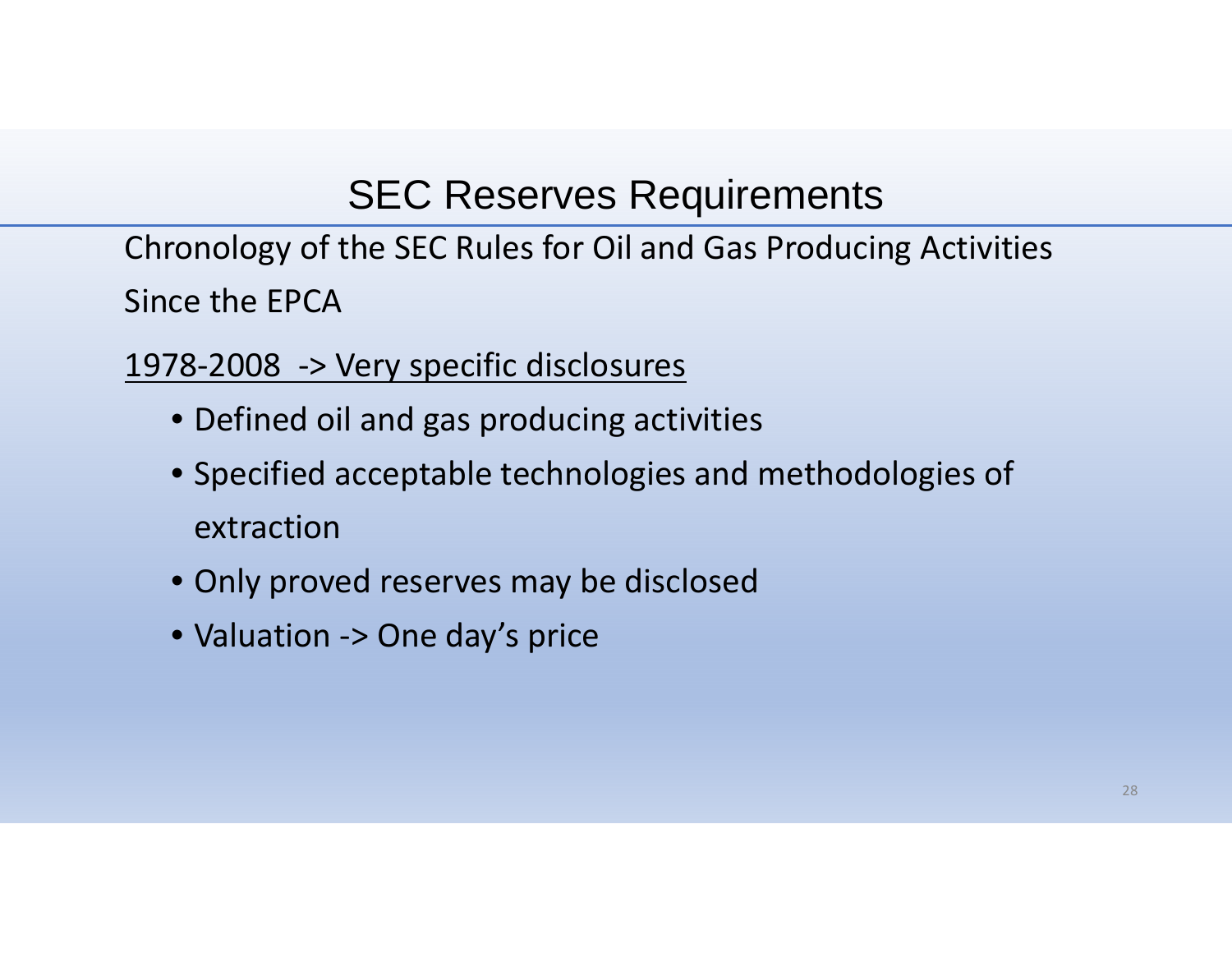Concept Release December 2007

Proposing Release June 2008

Adopting Release December 2008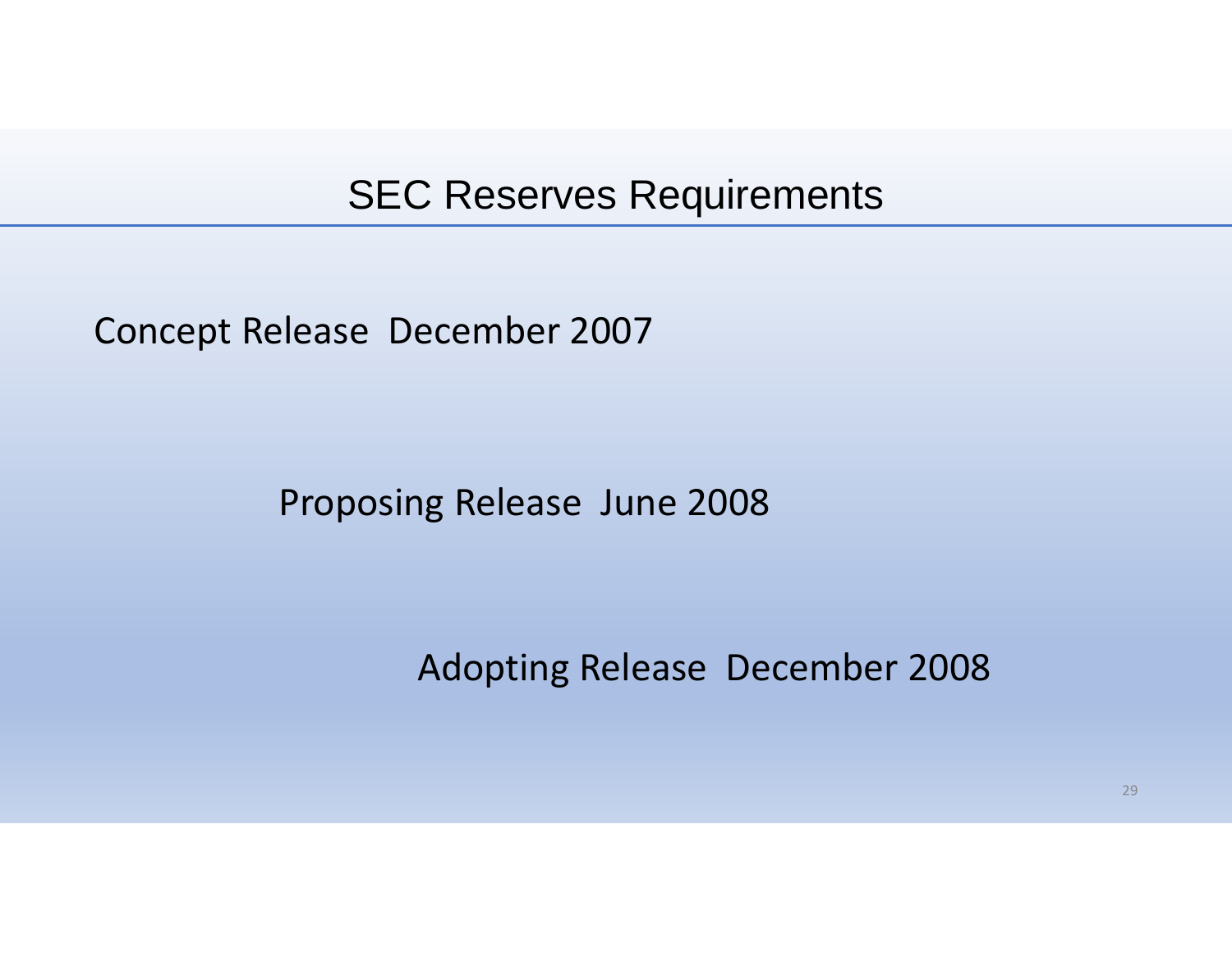# Modernization of the Oil and Gas Reporting Rules

- Principles‐based
- Rule 4‐10 of Regulation S‐X was updated and expanded
- More transparency
- Industry Guide 2 was updated, expanded and moved into in Regulation S‐K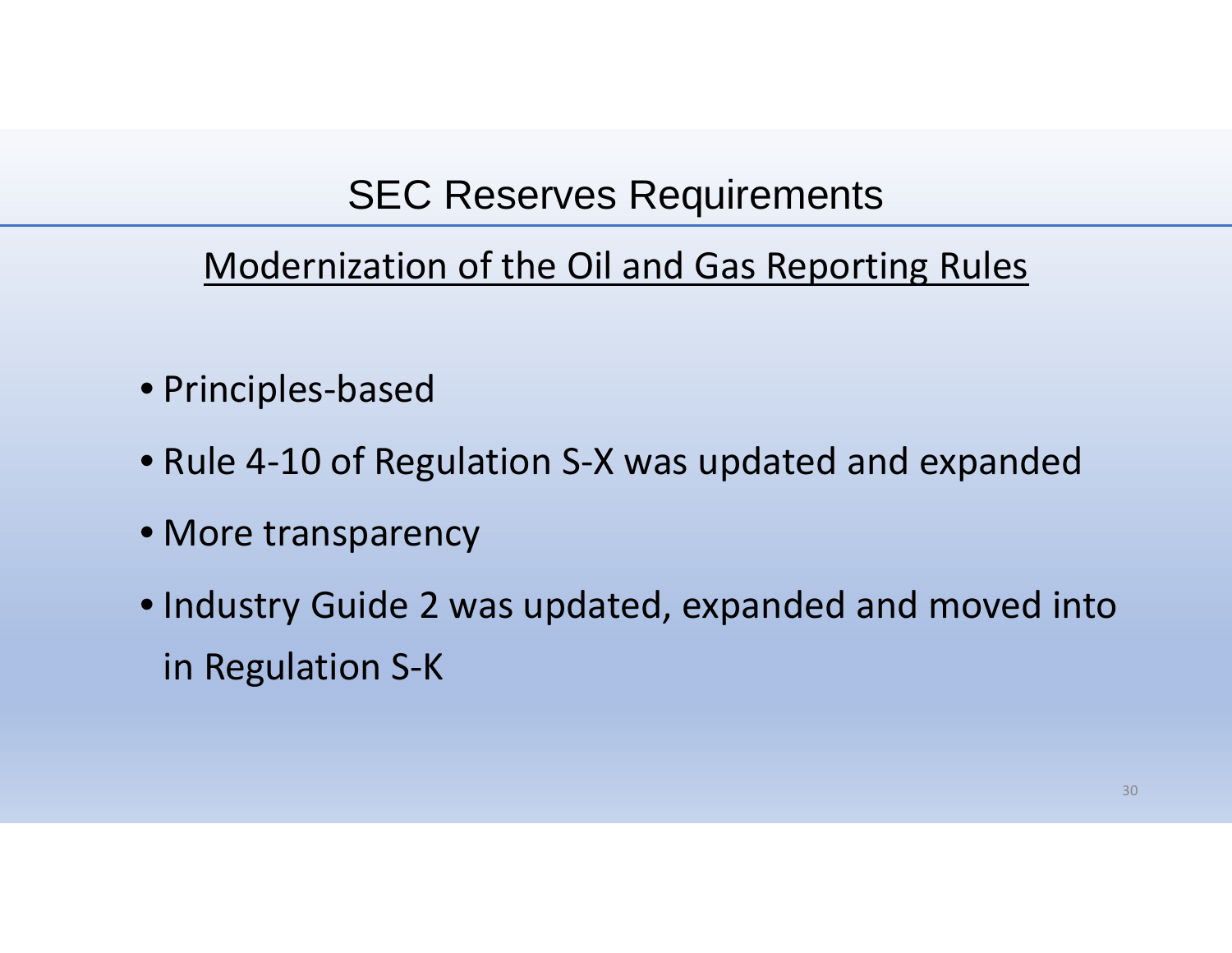Some of the key changes:

- What you extract, not how you extract it
- Reliable technology
- Breakdown of reserves and production by product type
- Average pricing rather than <sup>a</sup> fixed price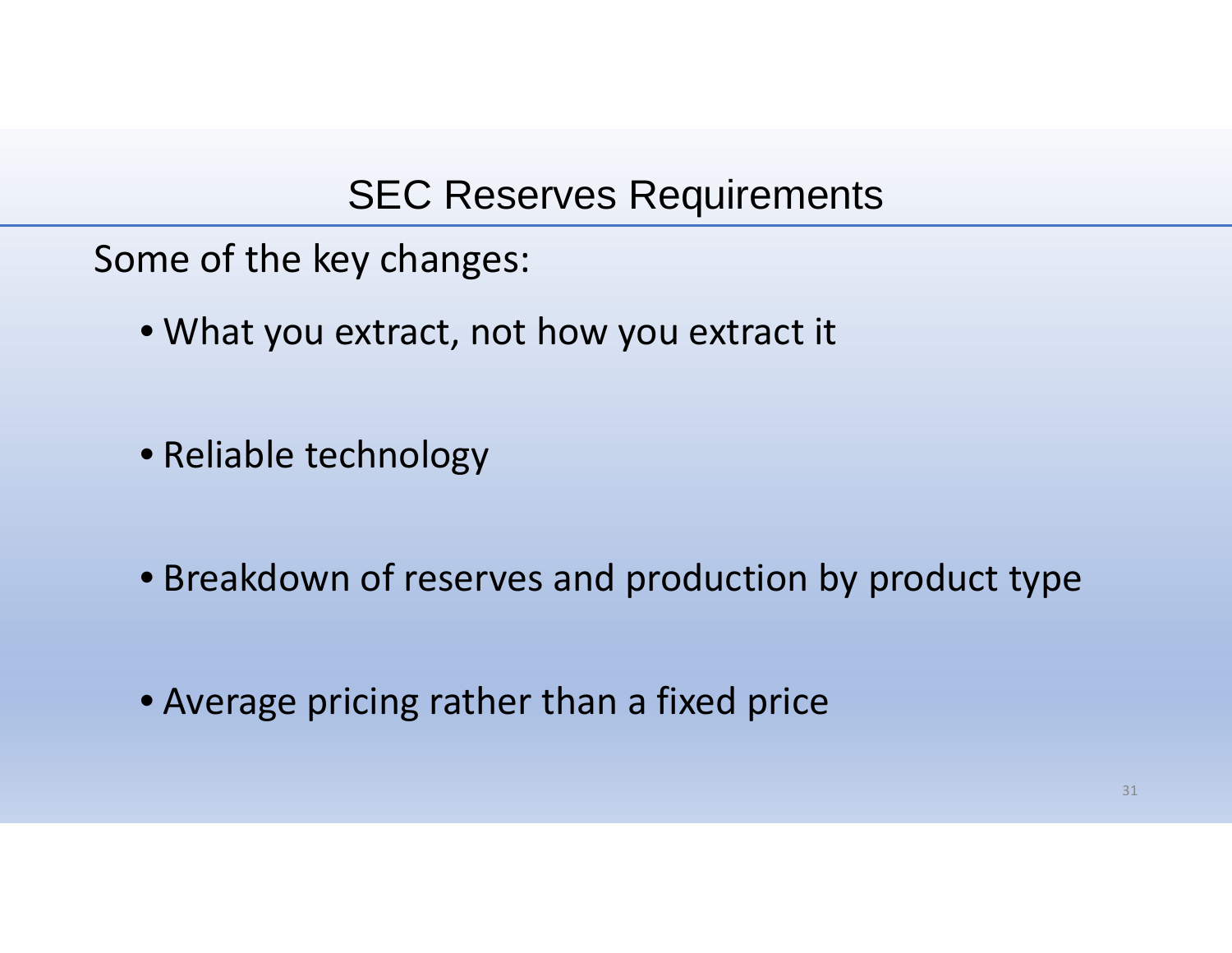More changes:

- Recognition of both deterministic and probabilistic estimation methodologies to support reasonable certainty
- Disclosure of internal controls
- Option to disclose probable and possible reserves
- Option to present <sup>a</sup> sensitivity analysis showing the impact of different prices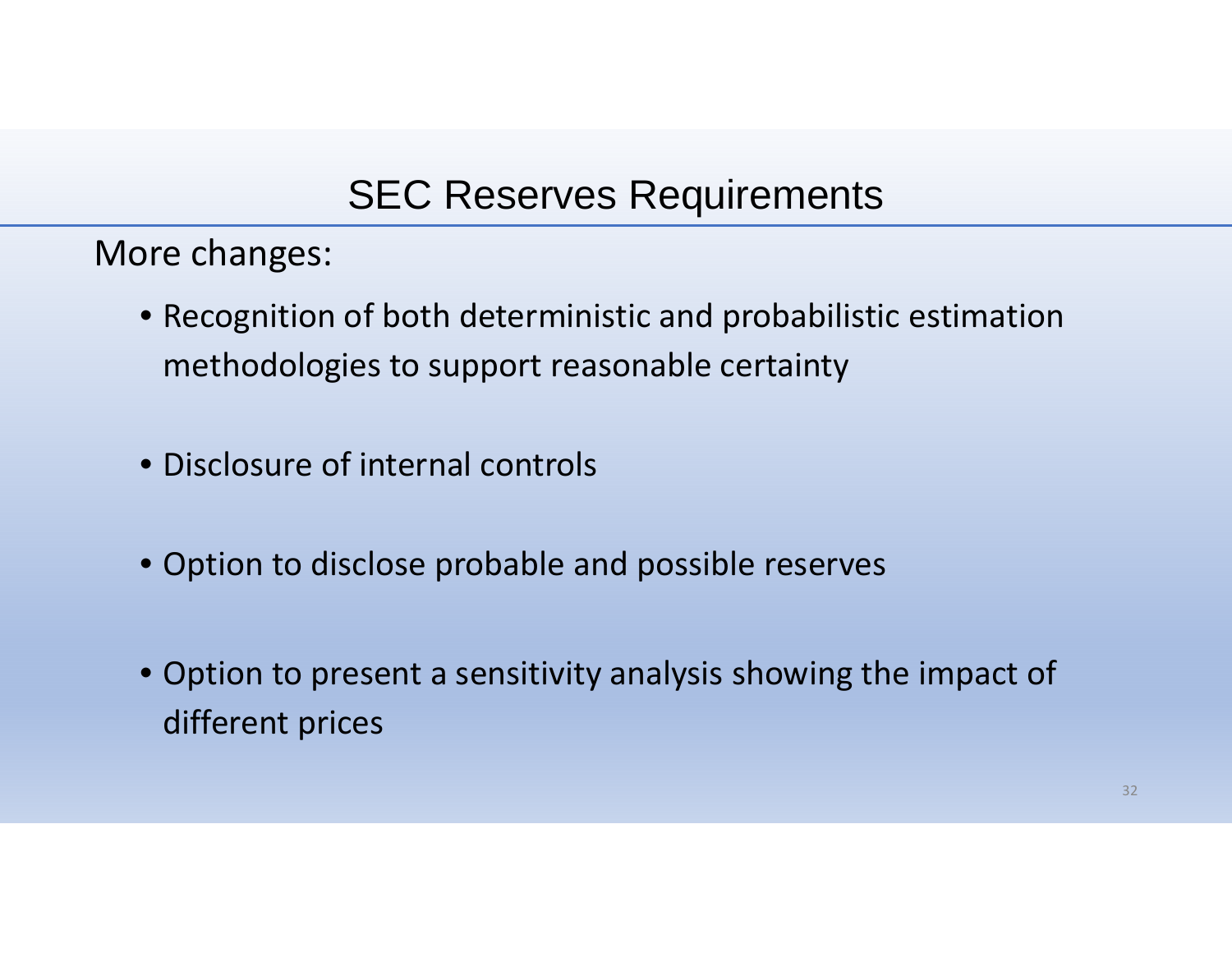# Let's talk about

PUDS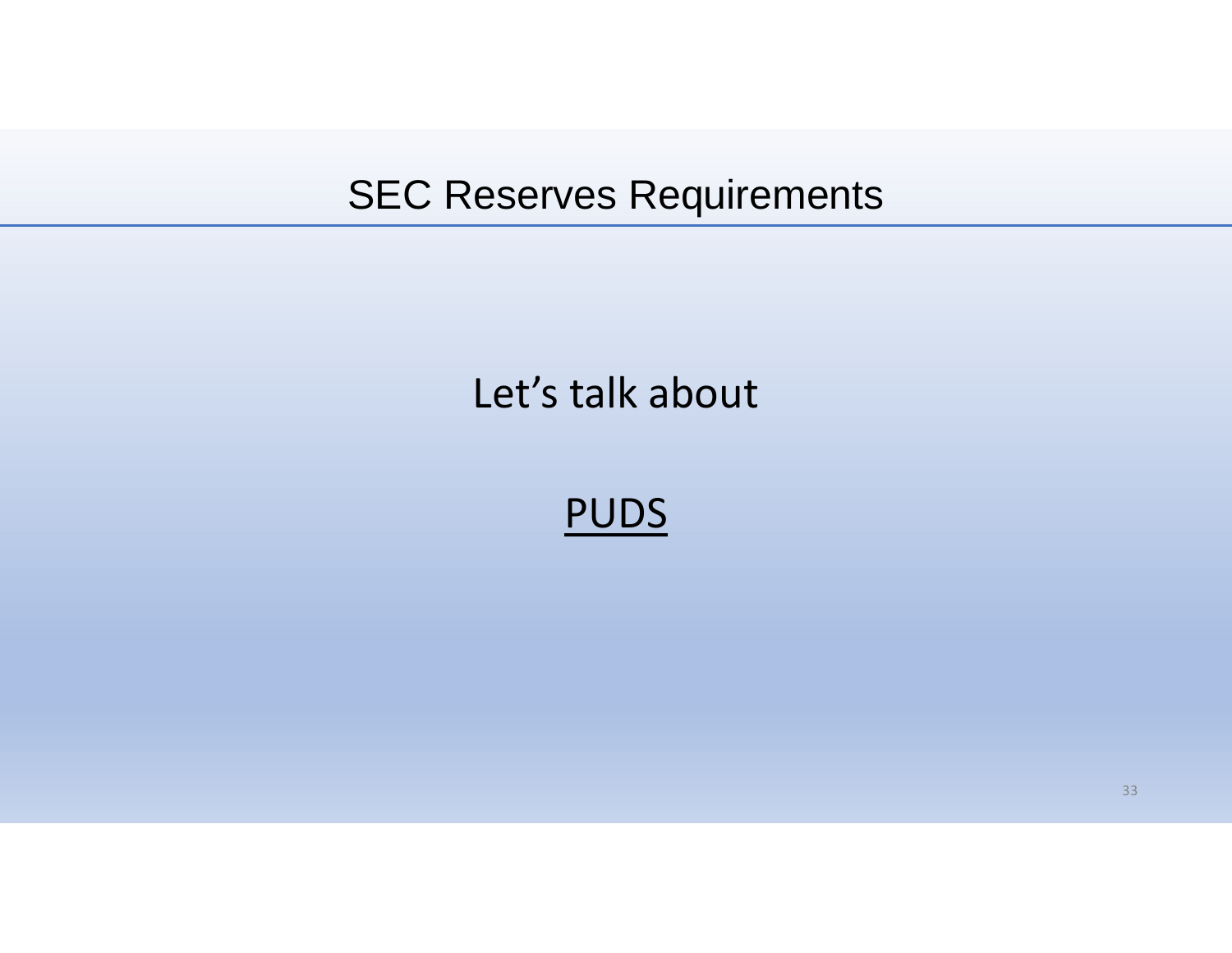Definition of Undeveloped Reserves: Rule 4 ‐10(a)(31) of Regulation S ‐ X

- Undeveloped oil and gas reserves are reserves of any category that are expected to be recovered from new wells on undrilled acreage, or from existing wells where a relatively major expenditure is required for recompletion.
- (i) Reserves on undrilled acreage shall be limited to those *directly offsetting development* spacing areas that are reasonably certain of production when drilled, unless evidence using *reliable technology* exists that *establishes reasonable certainty of economic producibility at greater distances*.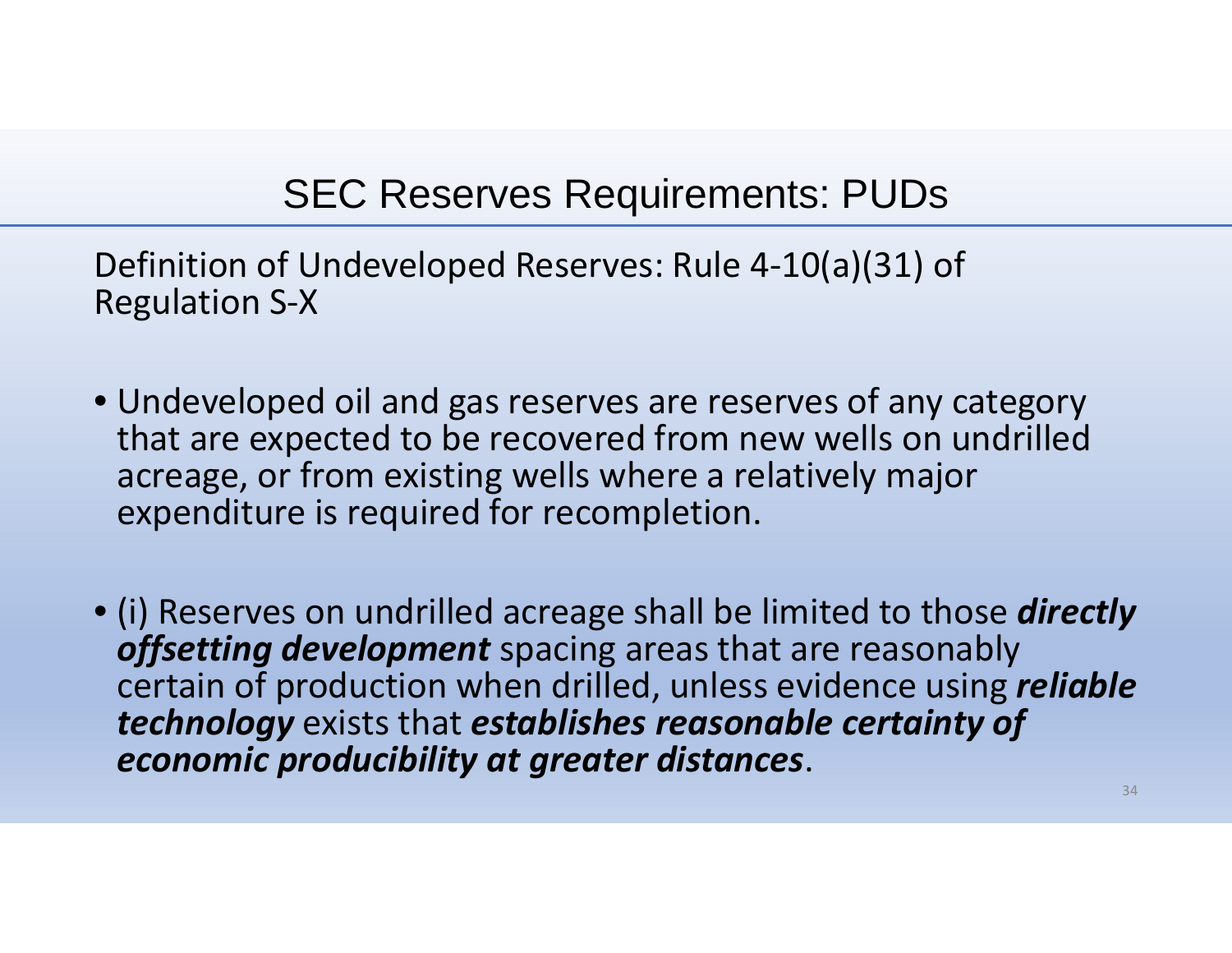Definition of Undeveloped Reserves: Rule 4‐10(a)(31) of Regulation S‐X (continued)

- (ii) Undrilled locations can be classified as having undeveloped reserves *only if <sup>a</sup> development plan has been adopted indicating that they are scheduled to be drilled within five years, unless the specific circumstances, justify <sup>a</sup> longer time.*
- (iii) Under no circumstances shall estimates for undeveloped reserves be attributable to any acreage for which an application of fluid injection or other improved recovery technique is contemplated, unless such techniques have been proved effective by actual projects in the same reservoir or an analogous reservoir, as defined in paragraph (a)(2) of this section, or by other evidence using reliable technology establishing reasonable certainty.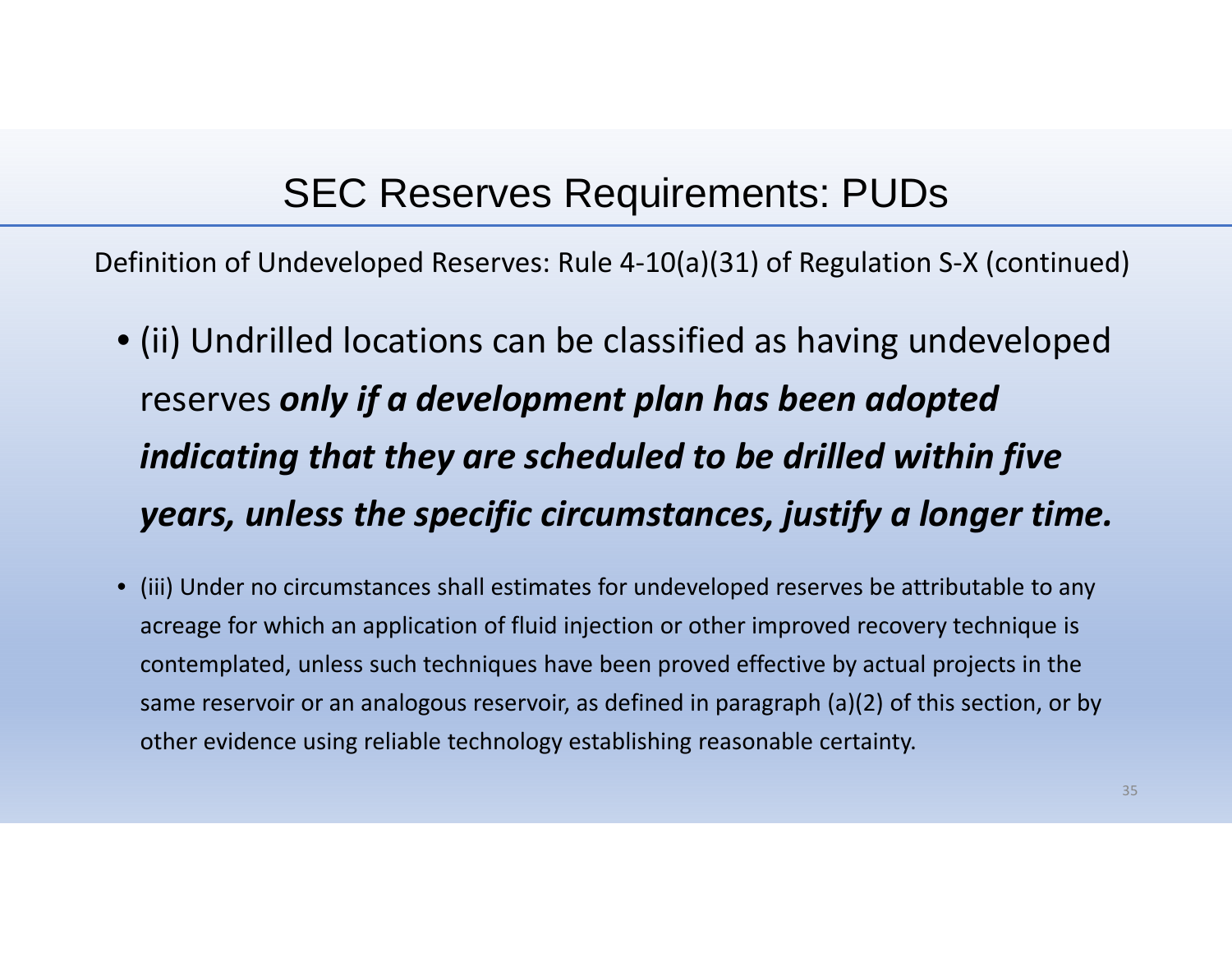- 1.Five‐year time horizon
	- Why adopted?
	- Where did five‐year limitation come from?
	- Specific circumstance?
		- See C&DI 131.03

(https://www.sec.gov/divisions/corpfin/guidance/oilandgas‐interp.htm)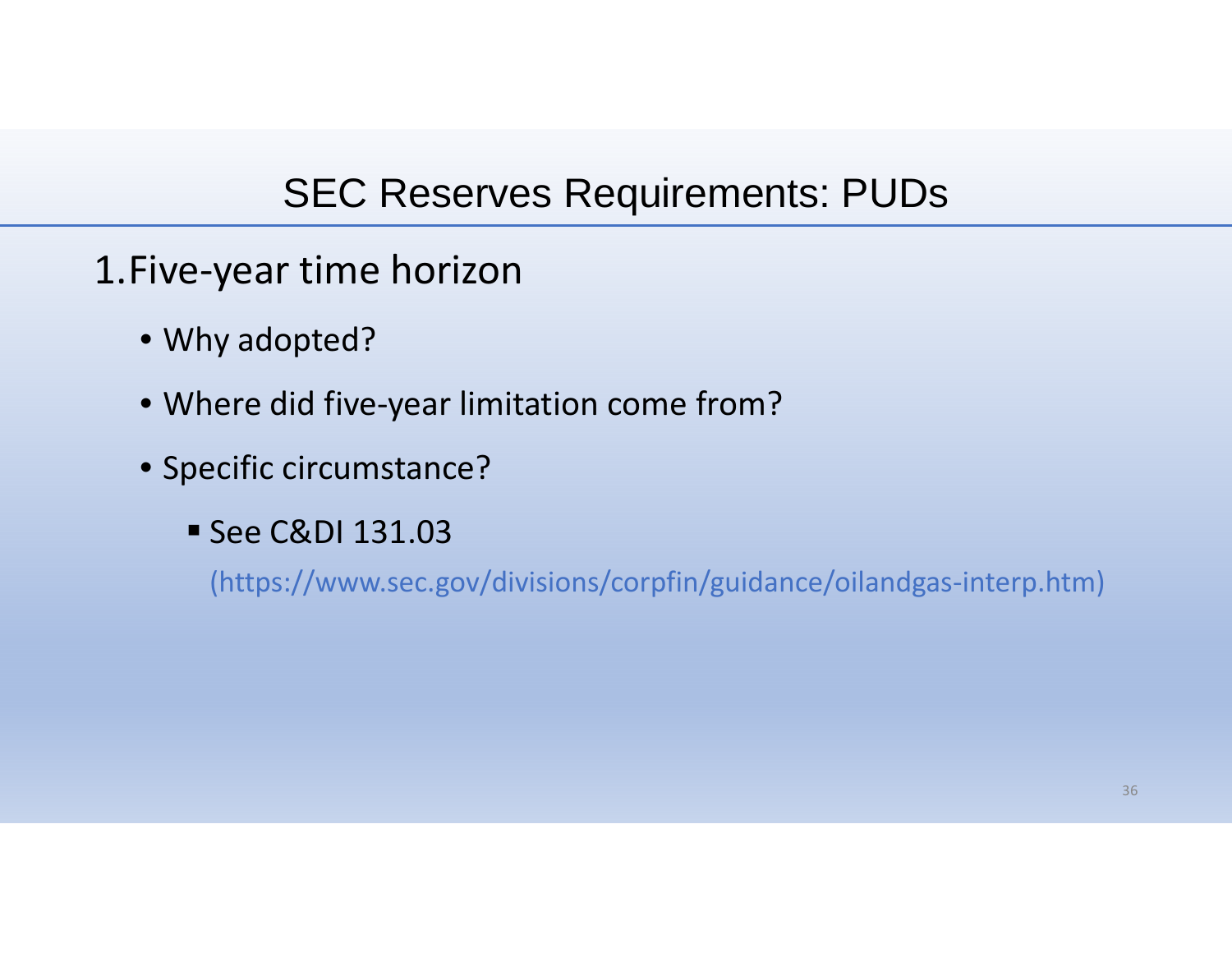#### 2. Has to be a development plan

- Not just thinking about it
- Timetable
- Estimate of costs
- Financing is reasonably certain to be available
- The Board has approved the plan

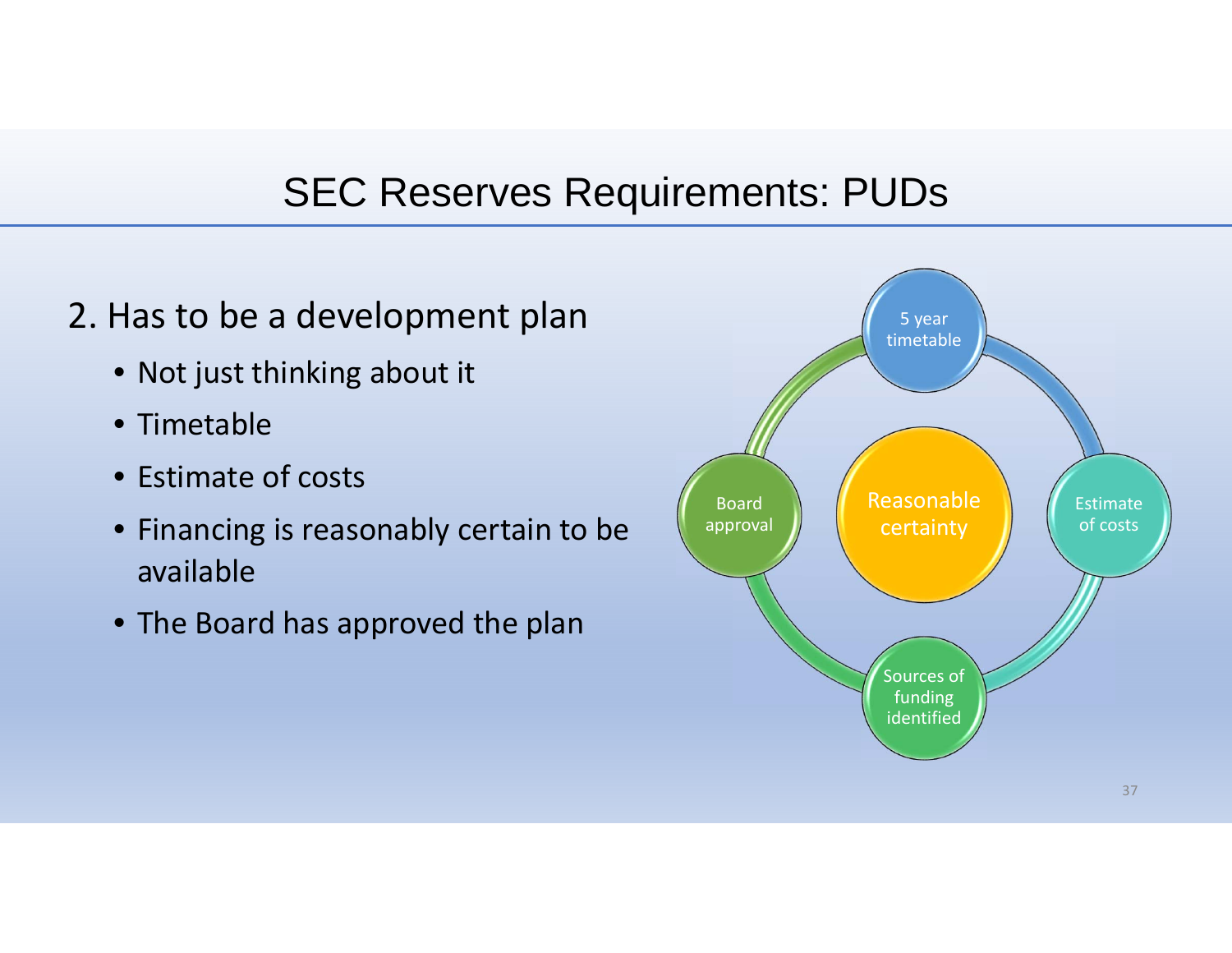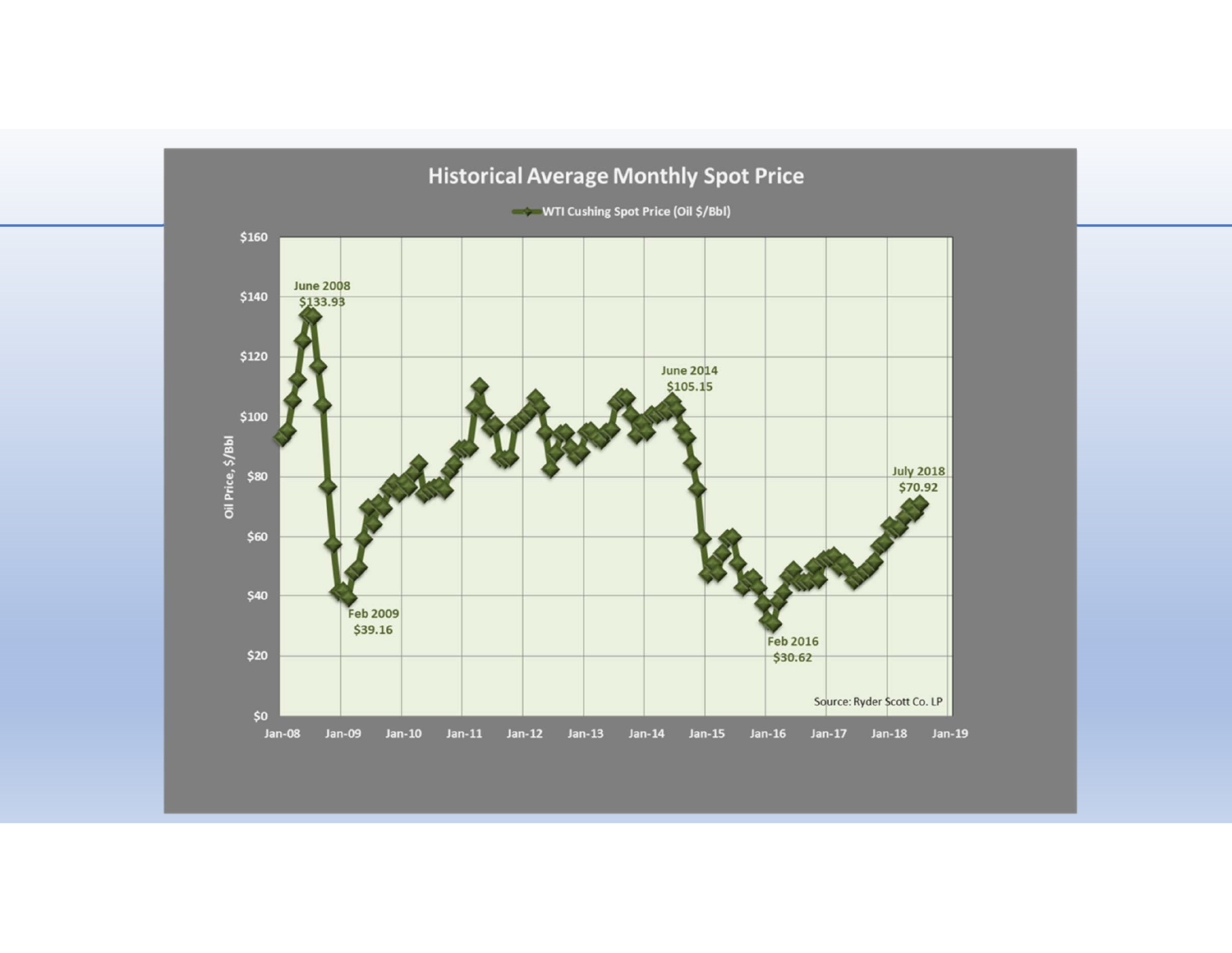#### SEC Reserves Requirements: The 1200 Series

- Updated the requirements of prior Industry Guide 2 and brought them into Regulation S ‐ K ‐ > The 1200 Series
- Sought increased transparency for oil and gas producing activites:
	- o Product type;
	- o Clearer geographical breakdown by location for exploration, development and production;
	- o Greater transparency on internal controls of reserve estimation process and qualifications of individuals overseeing that process;
	- o Disclosure requirements re third party engineers.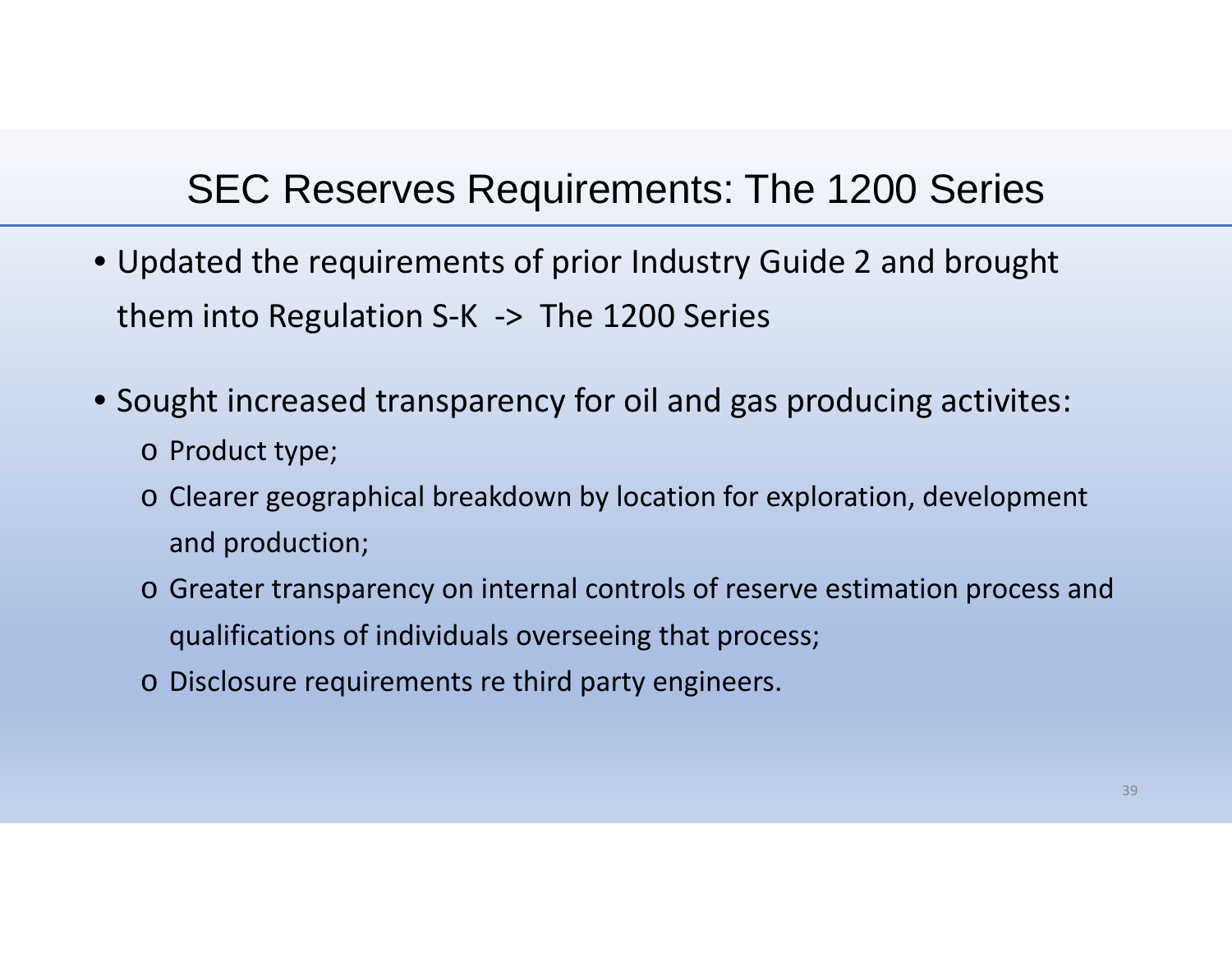#### SEC Reserves Requirements: Outside of Rule 4-10 & 1200 Series

Management's Discussion and Analysis

"In preparing MD&A disclosure, registrants should be guided by the general purpose of the MD&A requirements: to give investors an opportunity to *look* at the registrant *through the eyes of management* by providing a historical and prospective analysis of the registrant's financial condition and results of operations, *with particular emphasis on the registrant's prospects for the future.*" SEC Release Nos. 33-6835; May 18, 1989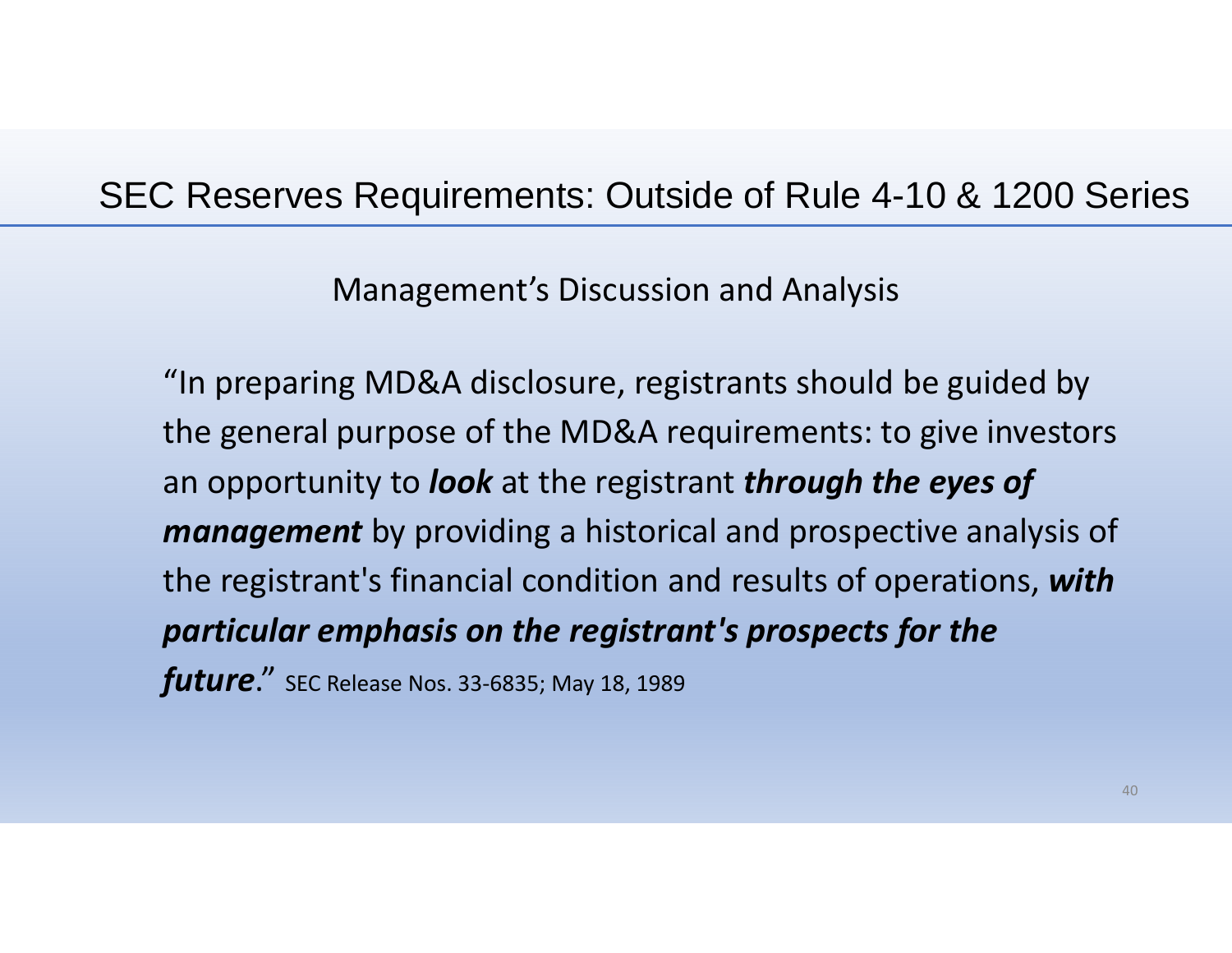- **(Item 303) Management's discussion and analysis of financial condition and results of operations.**
- (a) (1) *Liquidity.* Identify any *known trends or any known demands, commitments, events or uncertainties* that will result in or that are reasonably likely to *result in the registrant's liquidity increasing or decreasing in any material way.* If a *material deficiency is identified, indicate the course of action* that the registrant has taken or proposes to take to remedy the deficiency. *Also identify and separately describe internal and external sources of liquidity,* and briefly discuss any material unused sources of liquid assets.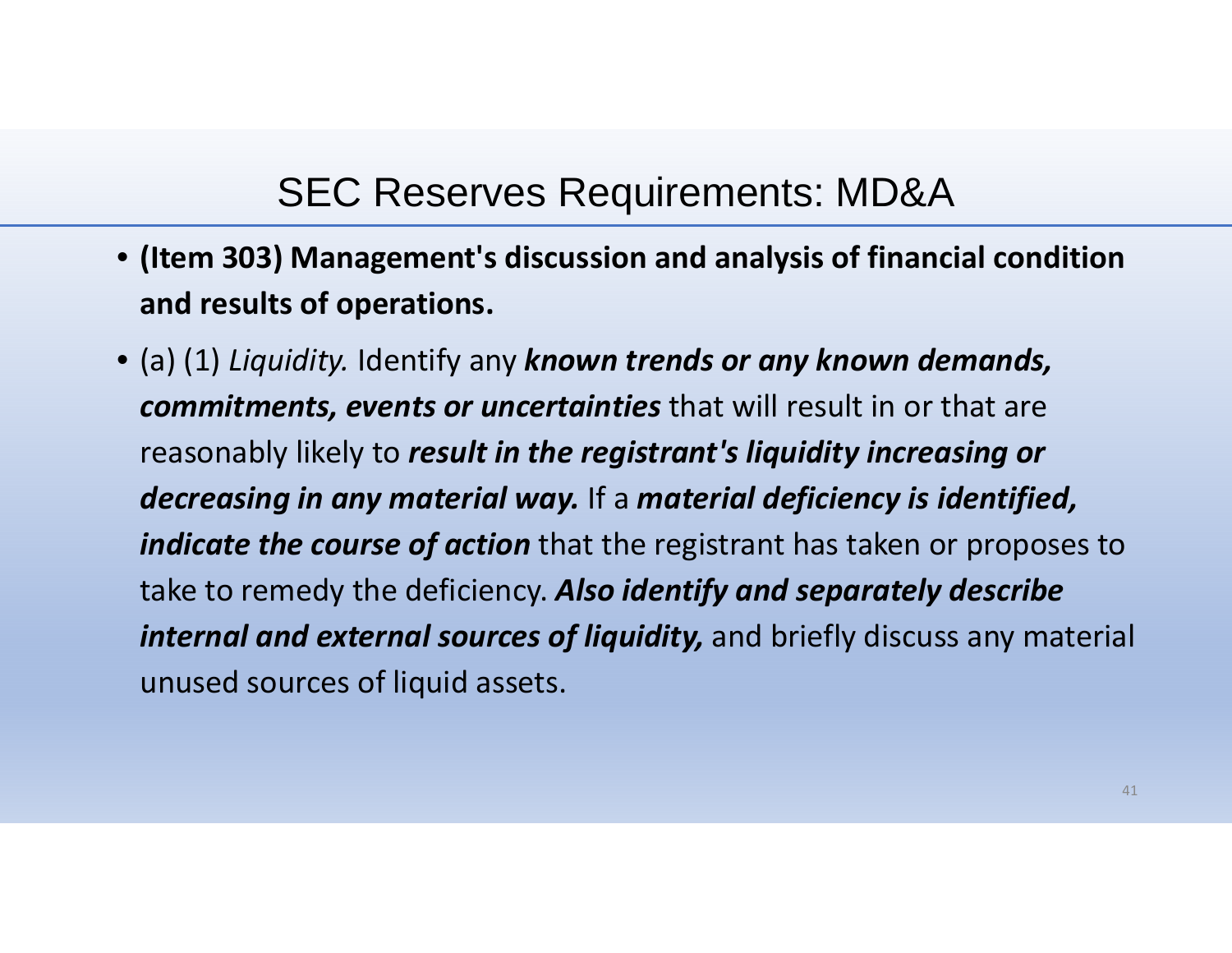Item 303(a) (cont.)

- (2) *Capital resources. (i)* Describe the registrant's *material commitments for capital expenditures* as of the end of the latest fiscal period, and indicate the general purpose of such commitments and *the anticipated source of funds needed to fulfill such commitments.*
- (ii) Describe any known material trends, favorable or unfavorable, in the registrant's capital resources. Indicate any expected material changes in the mix and relative cost of such resources. The discussion shall consider changes between equity, debt and any off‐balance sheet financing arrangements.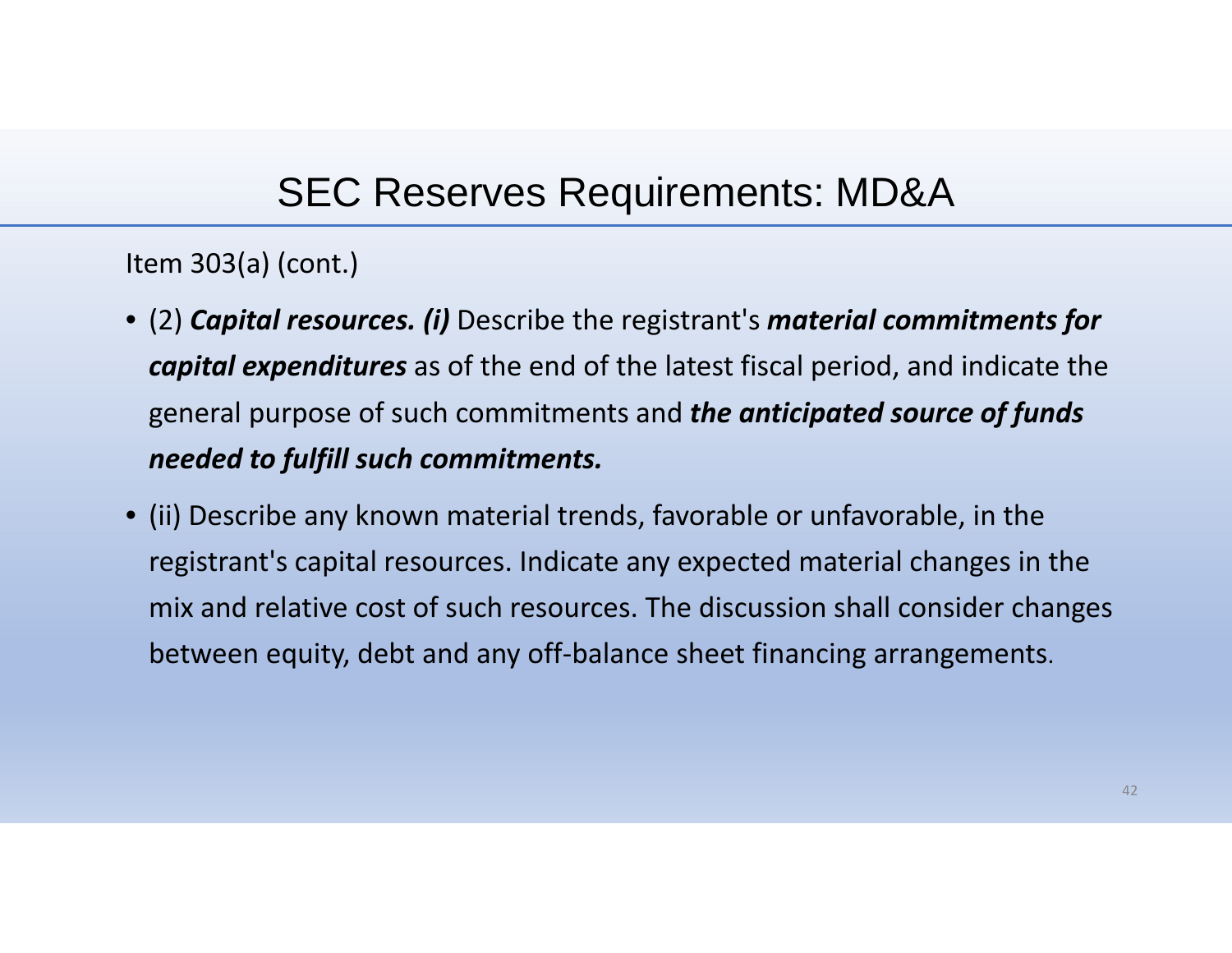Link Between PUDs and MD&A

- •Oil and gas exploration and development is capital intensive
- The PUD development plan needs to have identified the costs of development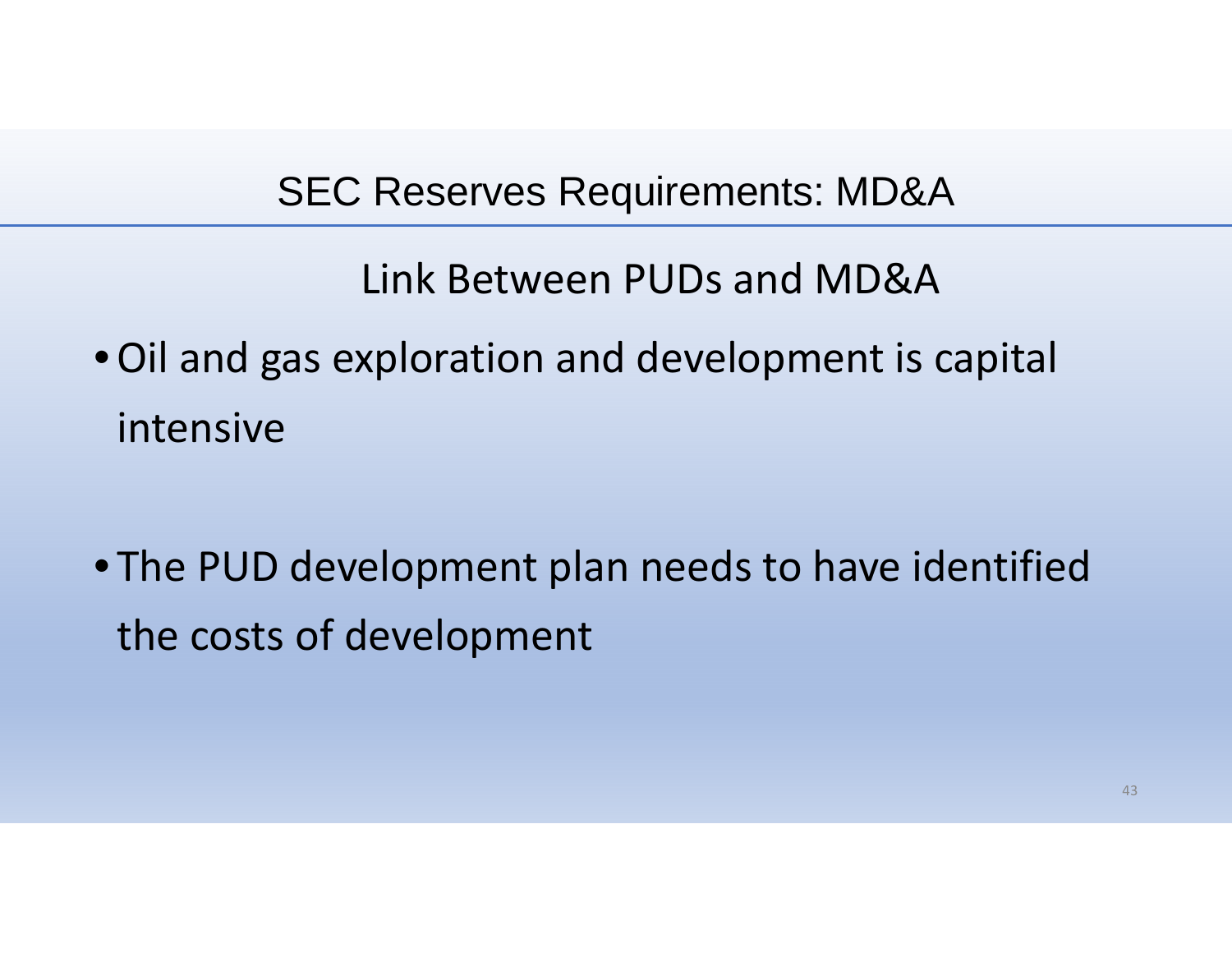Link Between PUDs and MD&A (cont.)

- Where will the funds come from?
- Possible sources of funds:
	- <sup>o</sup>Existing cash
	- oCash from operations ‐ > what has been historical trend?
	- <sup>o</sup>Sales of properties
	- <sup>o</sup>Existing credit facilities
	- oThe debt and equity markets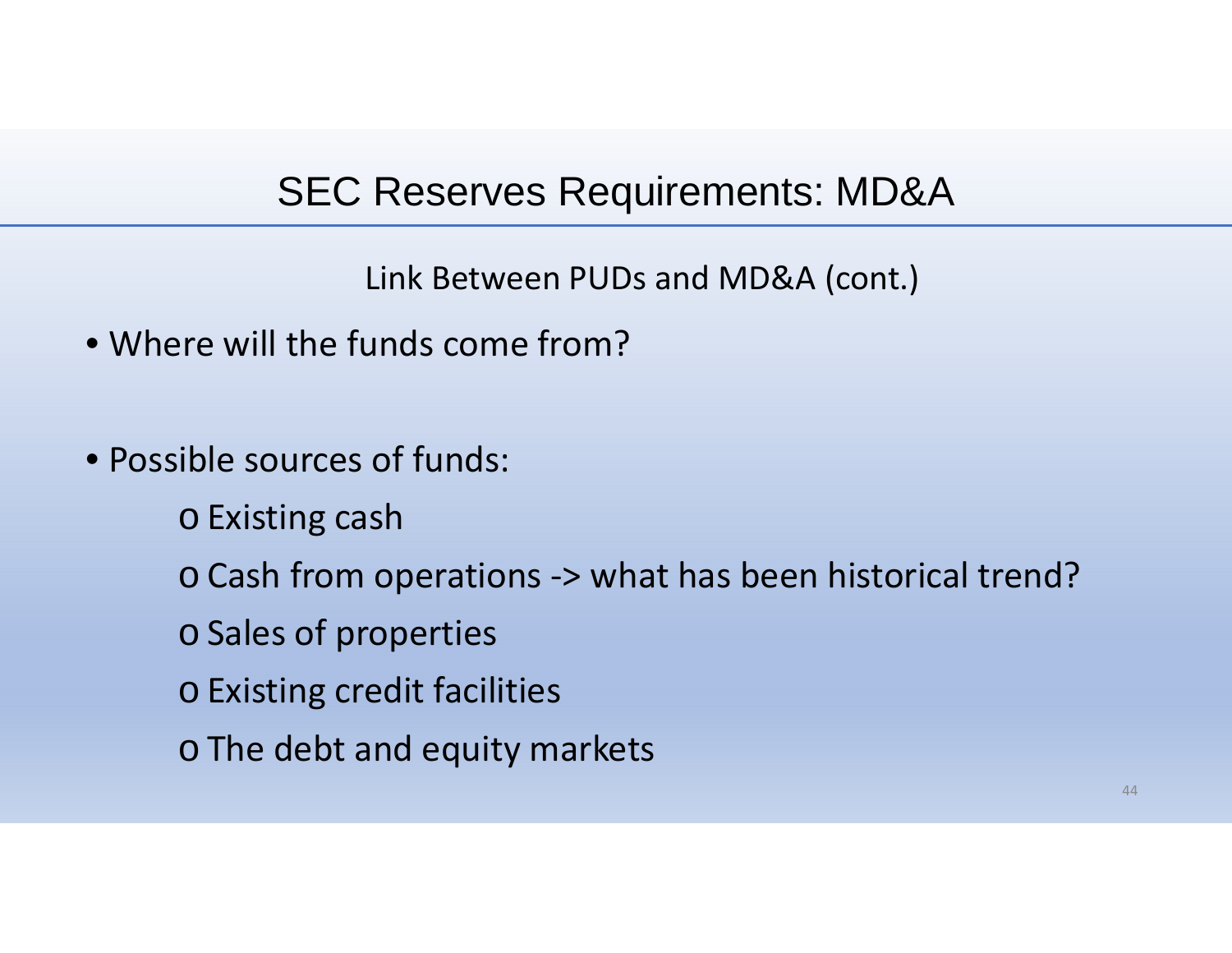Link Between PUDs and MD&A (cont.)

Possible hurdles to obtaining financing:

• Existing debt levels

• Any restrictive covenants or contracts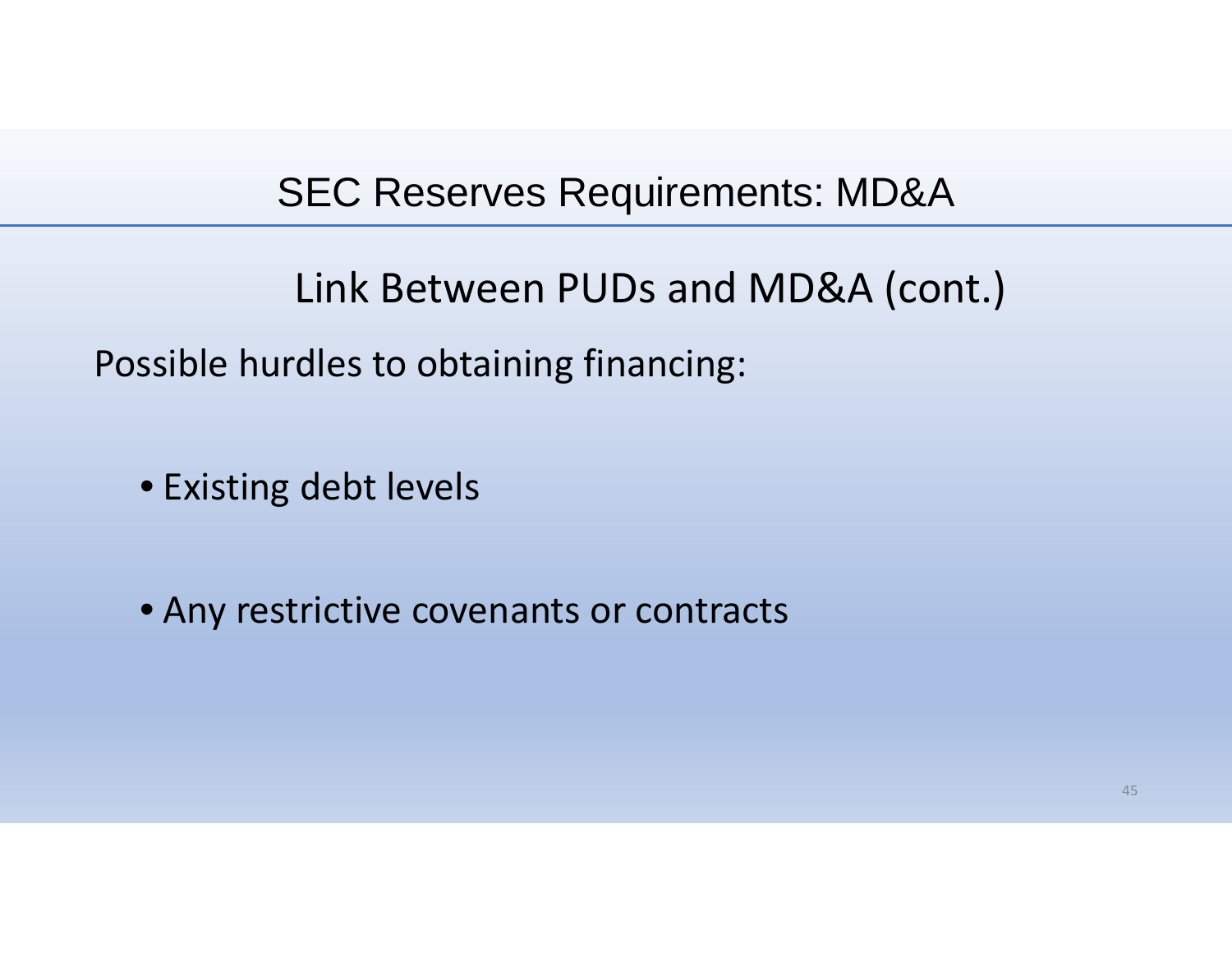# Any questions?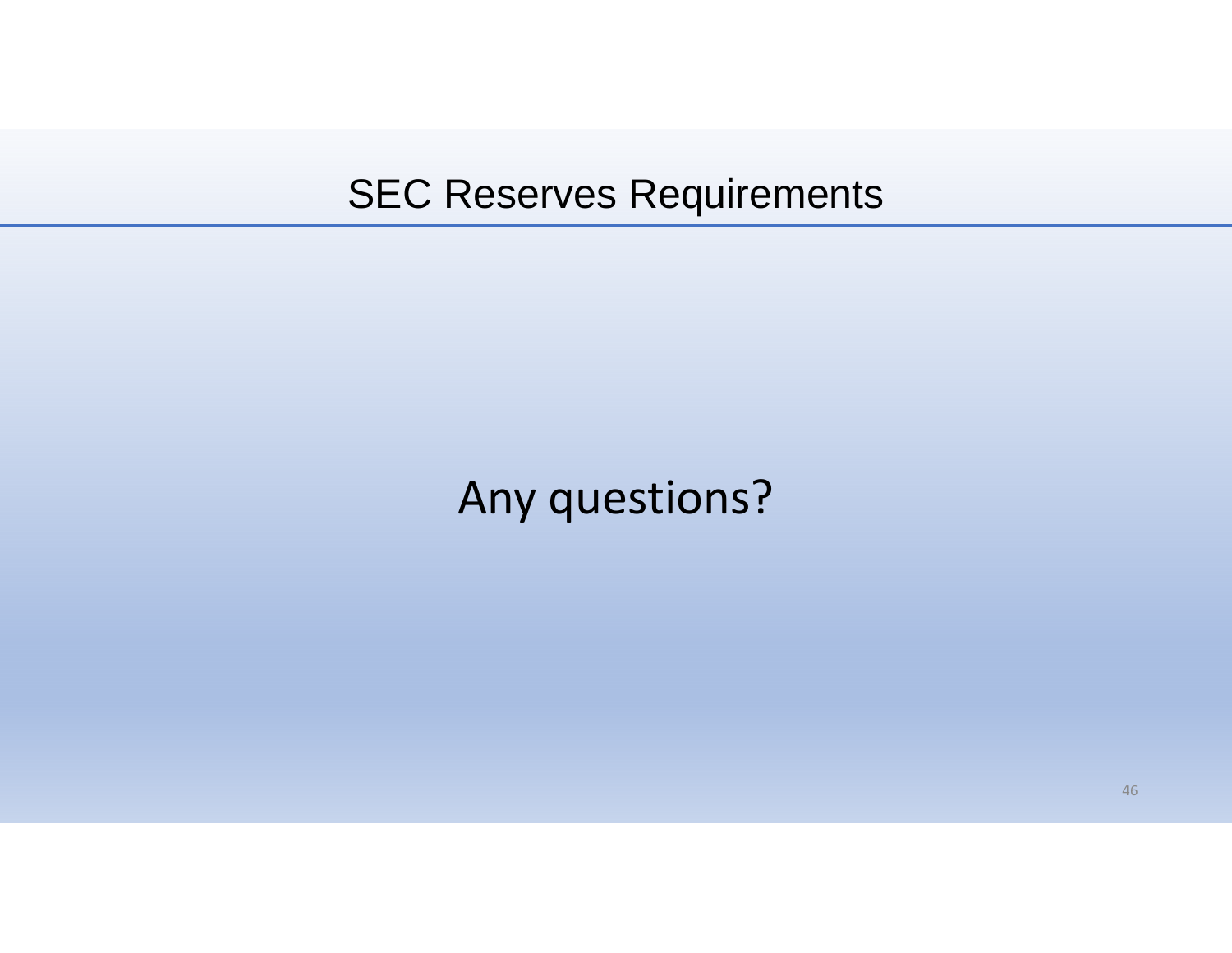# Ten Things to Think About

- **1. PUDS** ‐> Is the company truly committed?
- **2. Probables and Possibles versus Proved** ‐<sup>&</sup>gt; Level of certainty
- **3. Check for inconsistencies from one section to another (including third party report)**
- **4. Present reserves and production by product type**
- **5. Material changes in PUDs year‐to‐year** ‐<sup>&</sup>gt; Granularity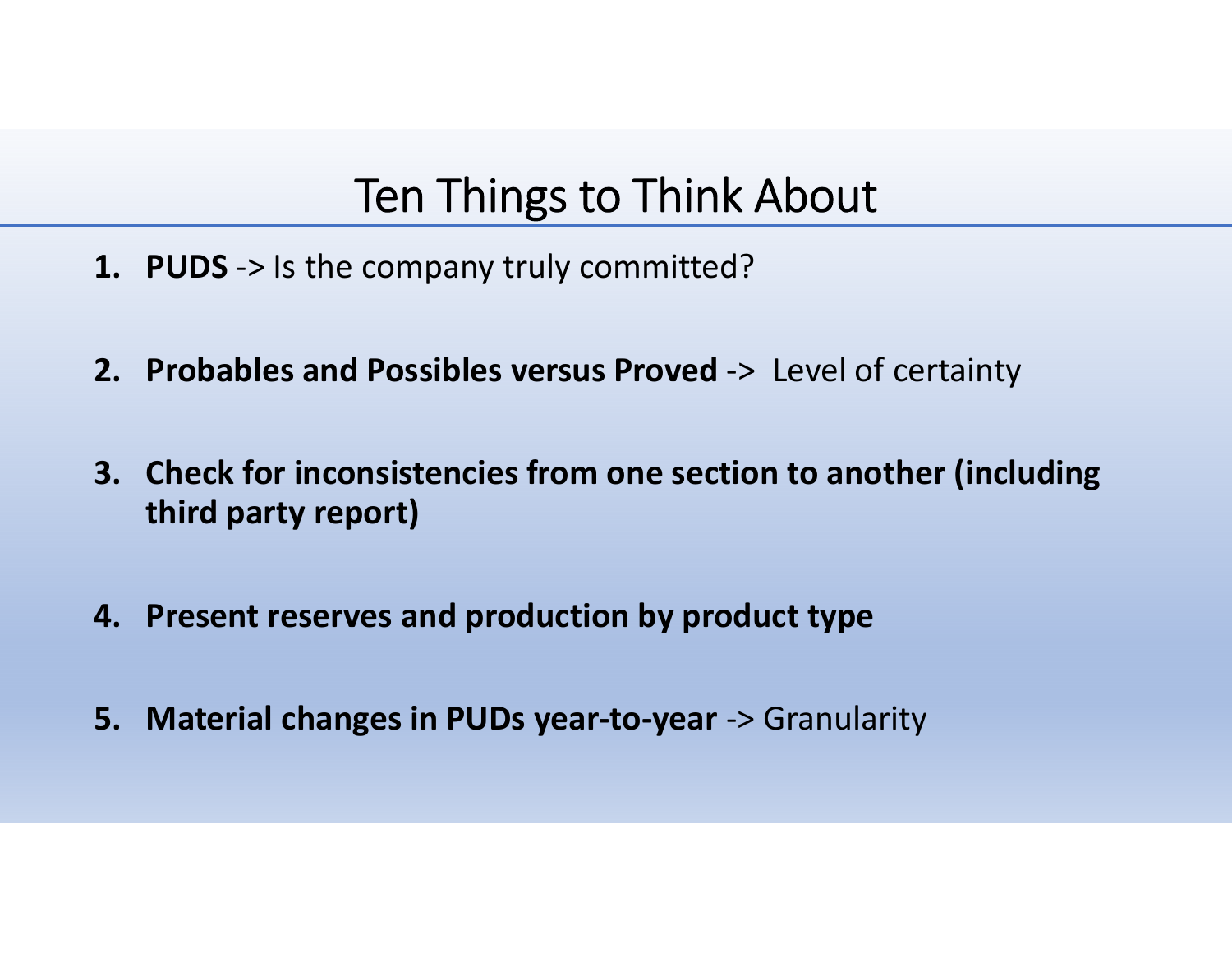# Ten Things to Think About

- **6. SEC Price** ‐<sup>&</sup>gt; Adjust for differentials
- **7. Drilled but uncompleted (DUCs)** ‐<sup>&</sup>gt; Drilling Alone is Not Enough
- **8. Impairment?**
- **9. MD&A** ‐<sup>&</sup>gt; Address development plan costs, funding, etc.
- **10. Check the "small" stuff** ‐<sup>&</sup>gt; Sales Price, Years of Production, Production Costs, etc.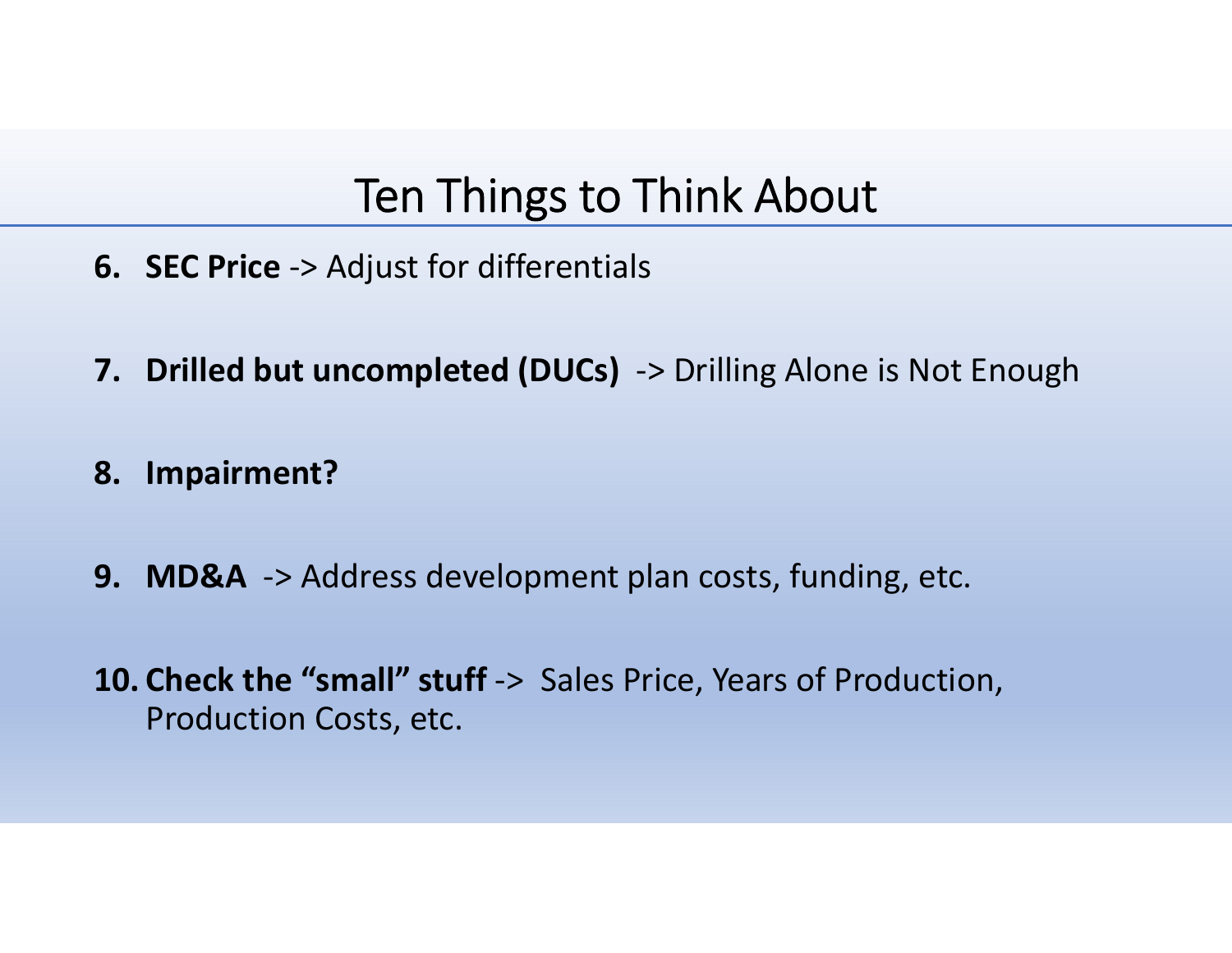# Any questions?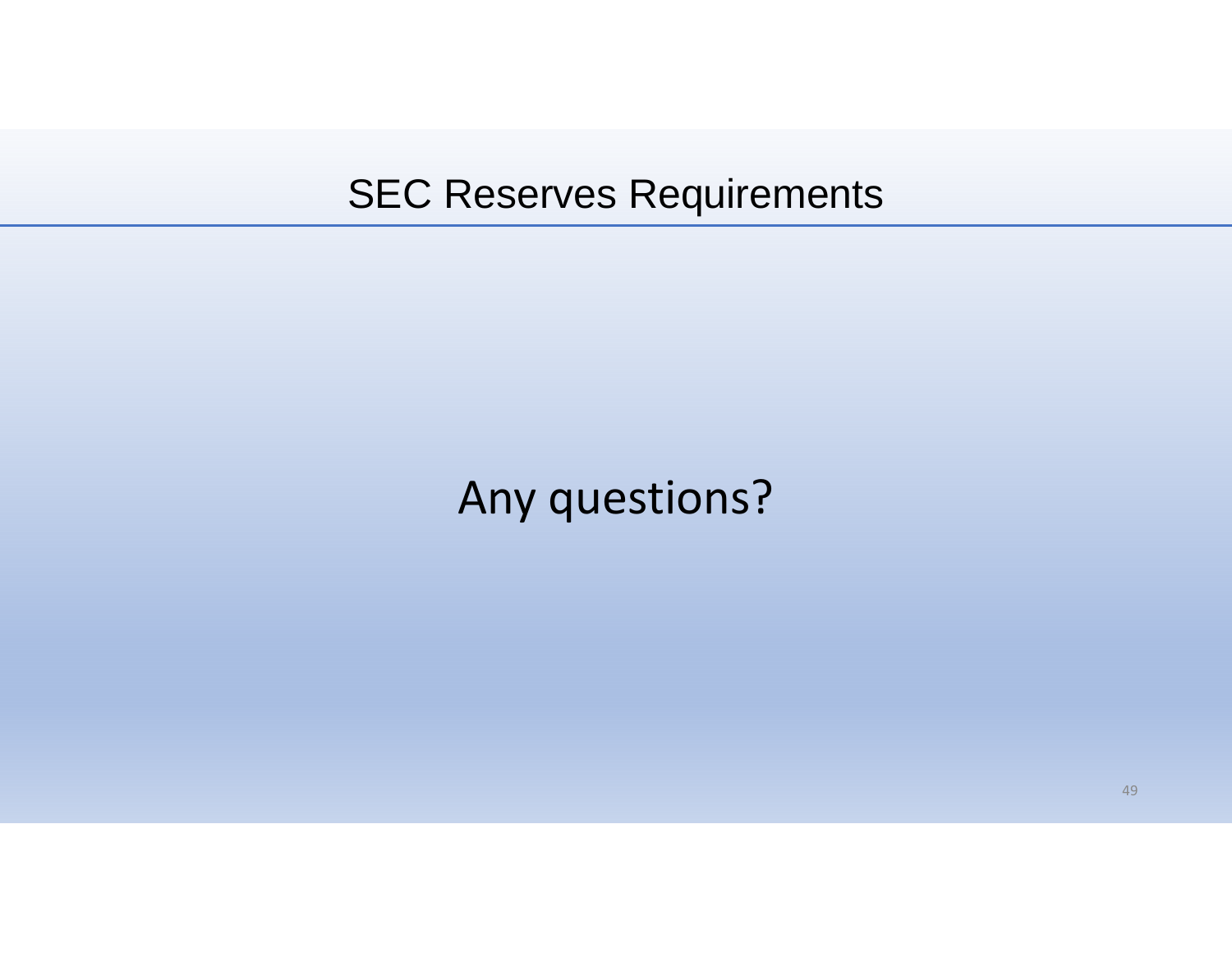# Useful Links

- Rule 4‐10 of Regulation S‐X: https://www.law.cornell.edu/cfr/text/17/210.4‐10
- The 1200 Series of Regulation S‐K: https://www.law.cornell.edu/cfr/text/17/part‐229/subpart‐229.1200
- Concept Release On Oil and Gas Reserves: https://www.sec.gov/rules/concept/2007/33‐8870.pdf
- Proposing Release: https://www.sec.gov/rules/proposed/2008/33-8935.pdf
- Adopting Release: https://www.sec.gov/rules/final/2008/33-8995.pdf
- Compliance and Disclosure Interpretations: https://www.sec.gov/divisions/corpfin/guidance/oilandgas‐interp.htm